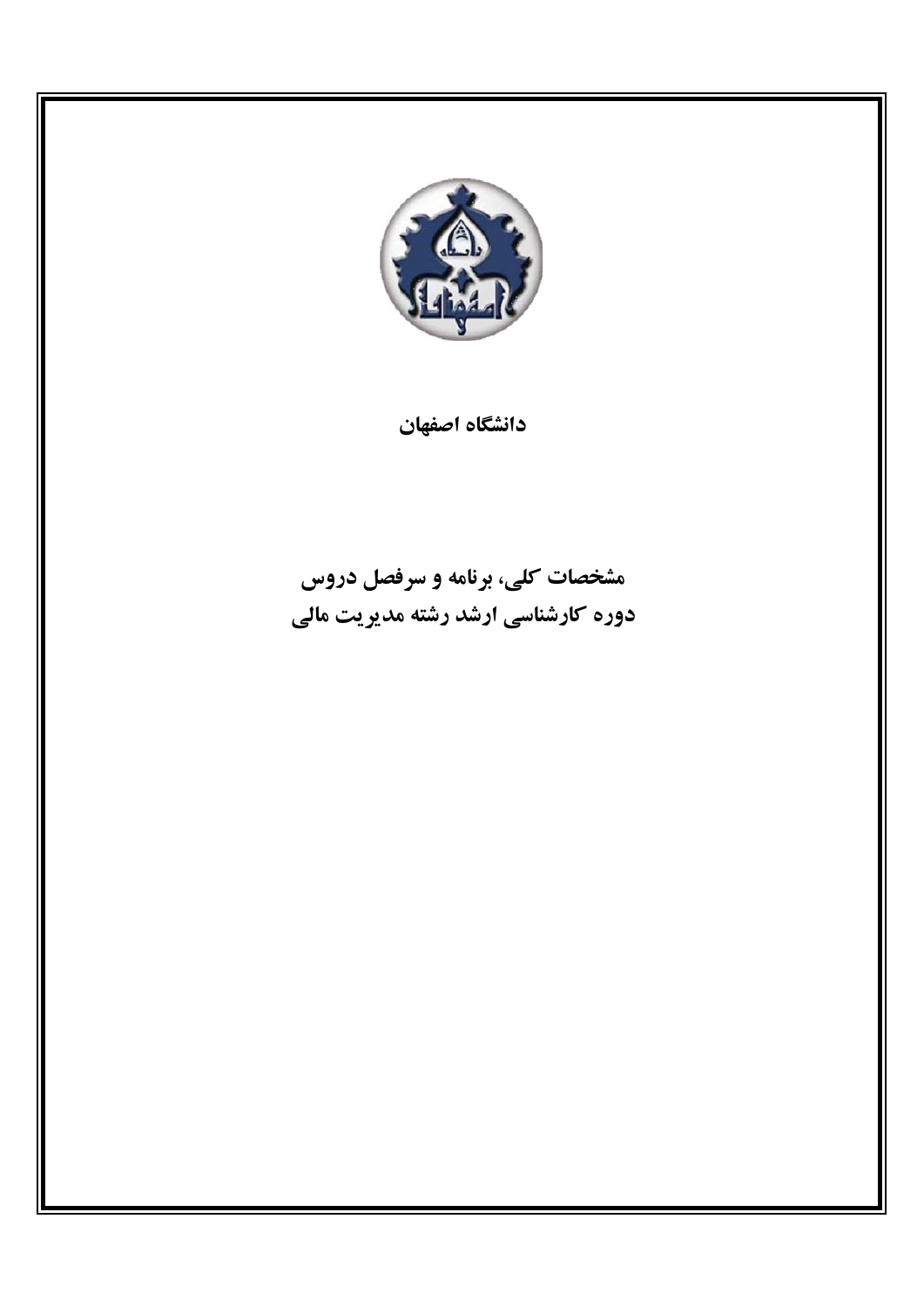## فصل اول

مشخصات کلی دوره کارشناسی ارشد رشته مدیریت مالي

#### ۱- تعريف و هدف:

دوره کارشناسی ارشد مدیریت مالی به منظور آموزش تخصصی مباحث مدیریت مالی و سرمایه گذاری در مقطع تحصیلات تکمیلی، تدوین گردیده است. هدف از این دوره، گسترش دانش و تربیت متخصصان و پژوهش گرانبی است که با فراگیری آموزش های لازم و آشنایی با مبانی نظری و روش های پژوهشی علمی، مهارت های لازم را برای آموزش، پژوهش و ارائه خدمات در خصوص تصمیم گیری های مالی و سرمایه گذاری کسب خواهند نمود. گسترش بازارهای پولی و مالی و متنوع شدن ابزارهای مربوطه در این بازارها، نیاز به متخصصین و پژوهش گران در زمینه های مالی و سرمایه گذاری را می طلبد.

#### 2- شكل نظام آموزشي:

دوره کارشناسی ارشد رشته مدیریت مالی به دو صورت کارشناسی ارشد ناپیوسته آموزشی مسطحت و دهشی و آموزش محور است.

#### 3- برنامه درسے : تعداد کل واحدهای درسی دوره کارشناسی ارشد رشته مدیریت مالی ۳۲ واحد و به شرح زیر است: ۲۰ واحد الف – دروس اصلي و تخصصي ۸ واحد ب- دروس اختیاری ۴ واحد ۳۲ واحد جمع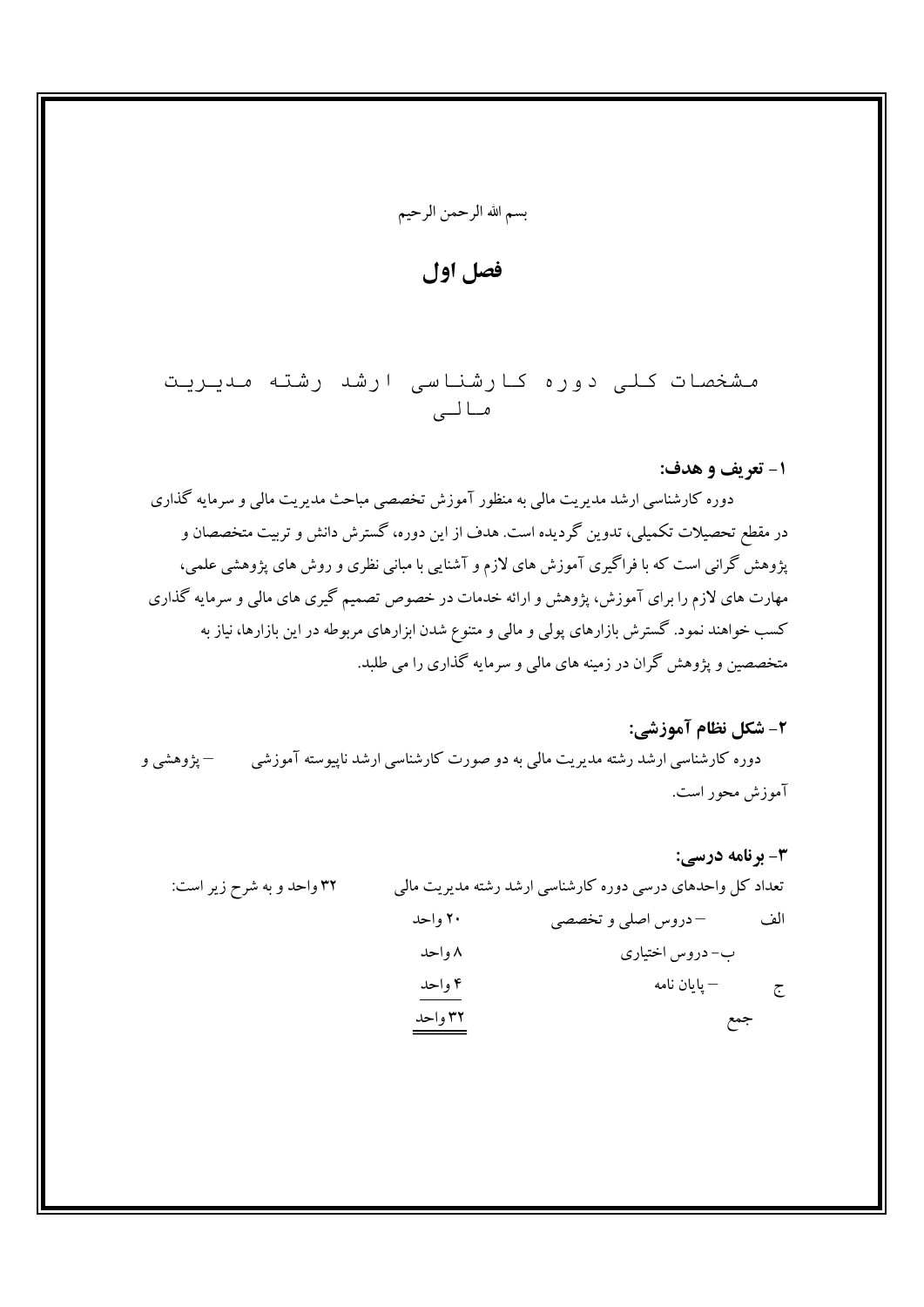#### ٤- نقش و توانايي:

از دیدگاه شغلی فارغ التحصیلان دوره کارشناسی ارشد رشته مدیریت مالی می توانند در سمت کارشناسان و مشاوران مالی ارشد در سازمان ها، واحدهای تجاری ، شرکت های سرمایه گذاری، شرکت های کارگزاری اوراق بهادار و یا در سطح ملی و منطقه ای انجام وظیفه نمایند. از دیدگاه آموزشی – پژوهشي، فارغ التحصیلان دوره مذکور قادر خواهند بود دروس مدیریت مالی و سرمایه گذاری و سایر دروس مربوطه را در مقطع کارشناسی تدریس نمایند. بعلاوه قادر خواهند بود پروژه های تحقیقاتی مرتبط با مباحث مدیریت مالی سرمایه گذاری را هدایت و یا در آن شراکت داشته باشند.

#### ٥- ضرورت و اهميت:

گسترش بازارهای مالی و پولی از یک طرف و تغییرات محیطی در عرصه تجارت، تخصصی شدن امور و رقابتی شدن فعالیت های تجاری از طرف دیگر، نیاز به متخصصین مالی و سرمایه گذاری بیش از پیش احساس می شود. تجزبه و تحلیل گزارش ها و اطلاعات مالی، ارزیابی پروژه ها، ارزیابی سهام، ارزیابی ریسک فعالیت ها و همچنین تهیه گزارش های لازم برای اتخاذ تصمیمات مالی و سرمایه گذاری از جمله ضرورت های رشته مدیریت مالی در مقطع کارشناسی ارشد می باشد.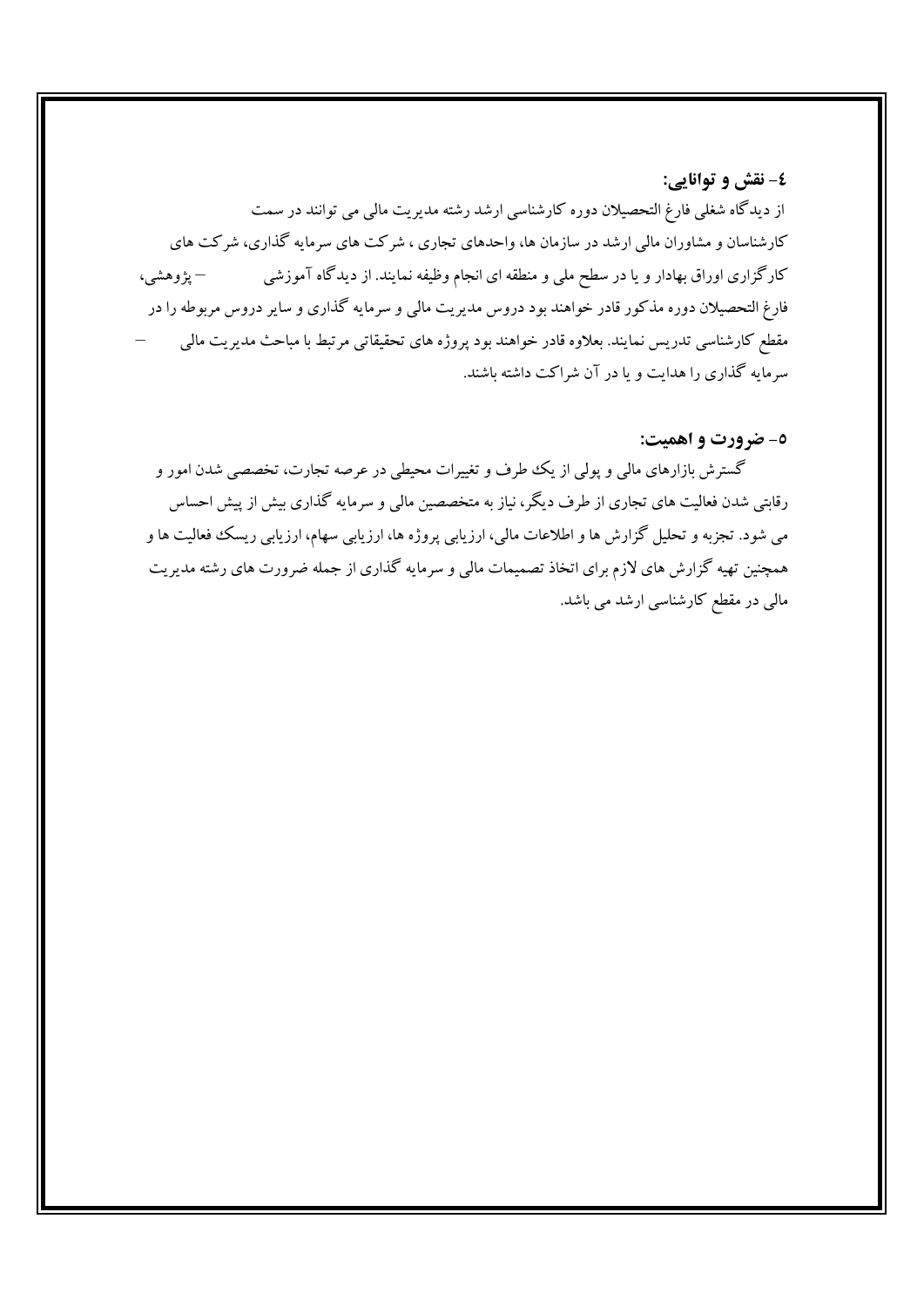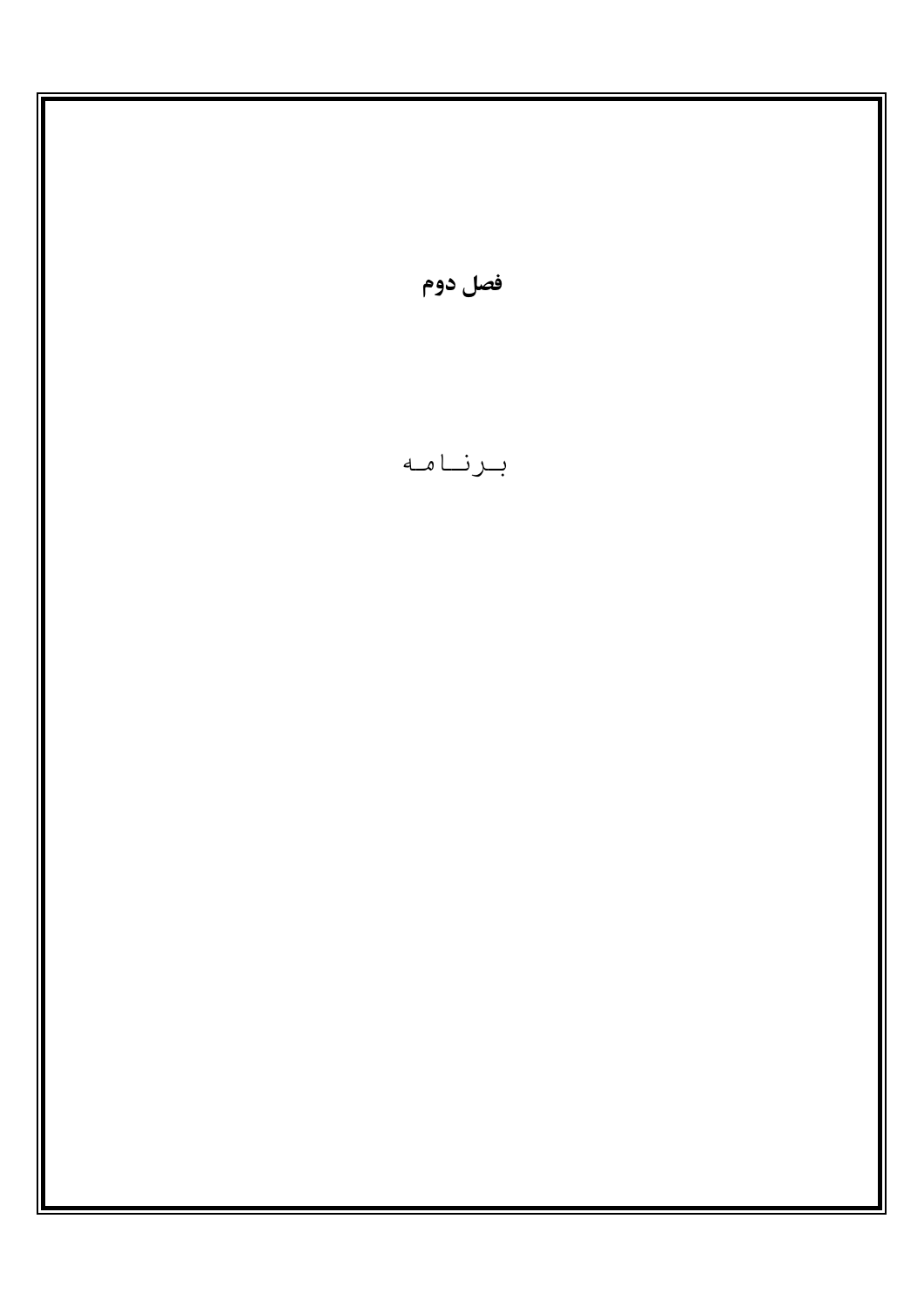# ۱ -دروس کارشناسی ارشد مدیریت مالی (آموزش – پژوهش محور)

الف- دروس اصلي

| تعداد واحد | نام درس                                    | رديف |
|------------|--------------------------------------------|------|
|            | مدیریت رفتار سازمانی پیشرفته               |      |
|            | تجزیه و تحلیل صورت های مالی                |      |
|            | مديريت مالي پيشرفته                        |      |
|            | سازمان ها و بازارهای پولی و مالی           |      |
|            | حسابداری مدیریت                            | ۵    |
|            | مدیریت سرمایه گذاری و ارزیابی اوراق بهادار |      |
|            | مديريت سرمايه گذارى پيشرفته                | v    |
|            | بررسی موارد خاص در مدیریت مالی             |      |
|            |                                            |      |
| ۲۰         |                                            | جمع  |

ب – دروس اختیاری ؓ (۸ واحد)

توجه : دانشجویان موظف هستند ۸ واحد از دروس اختیاری را انتخاب نمایند.

| تعداد واحد | نام درس                   | رديف |
|------------|---------------------------|------|
|            | تحليل آماري پيشرفته       |      |
|            | روش تحقيق پيشرفته         |      |
|            | سیستم های اطلاعاتی مدیریت |      |
|            | اقتصاد سنجى مالى          |      |
|            | اقتصاد مديريت             | ۵    |
|            | پژوهش عملياتي پيشرفته     |      |
|            | جمع                       |      |

\* دانشجو می تواند به پیشنهاد استاد راهنما و تأیید کمیته تحصیلات تکمیل<sub>ی</sub> گروه یک یا دو درس از سایر رشته ها و گرایش های مرتبط موجود در دانشگاه اخذ نماید.

# ج – پژوهش\*\*

| تعداد واحد | ىام درس    | د يف<br>. |
|------------|------------|-----------|
|            | پایان نامه |           |

\*\* دروس دانشجویان آموزش محور به شرح جدول های الف و ب فوق است منتهی به جای پایان نامه، دانشجویان موظفند٤ واحد درس بگذراند که ۲ واحد آن از دروس اختیاری به شرح جدول ب فوق و ۲ واحد درس تحت عنوان سمینار ویژه آموزش محور خواهد بود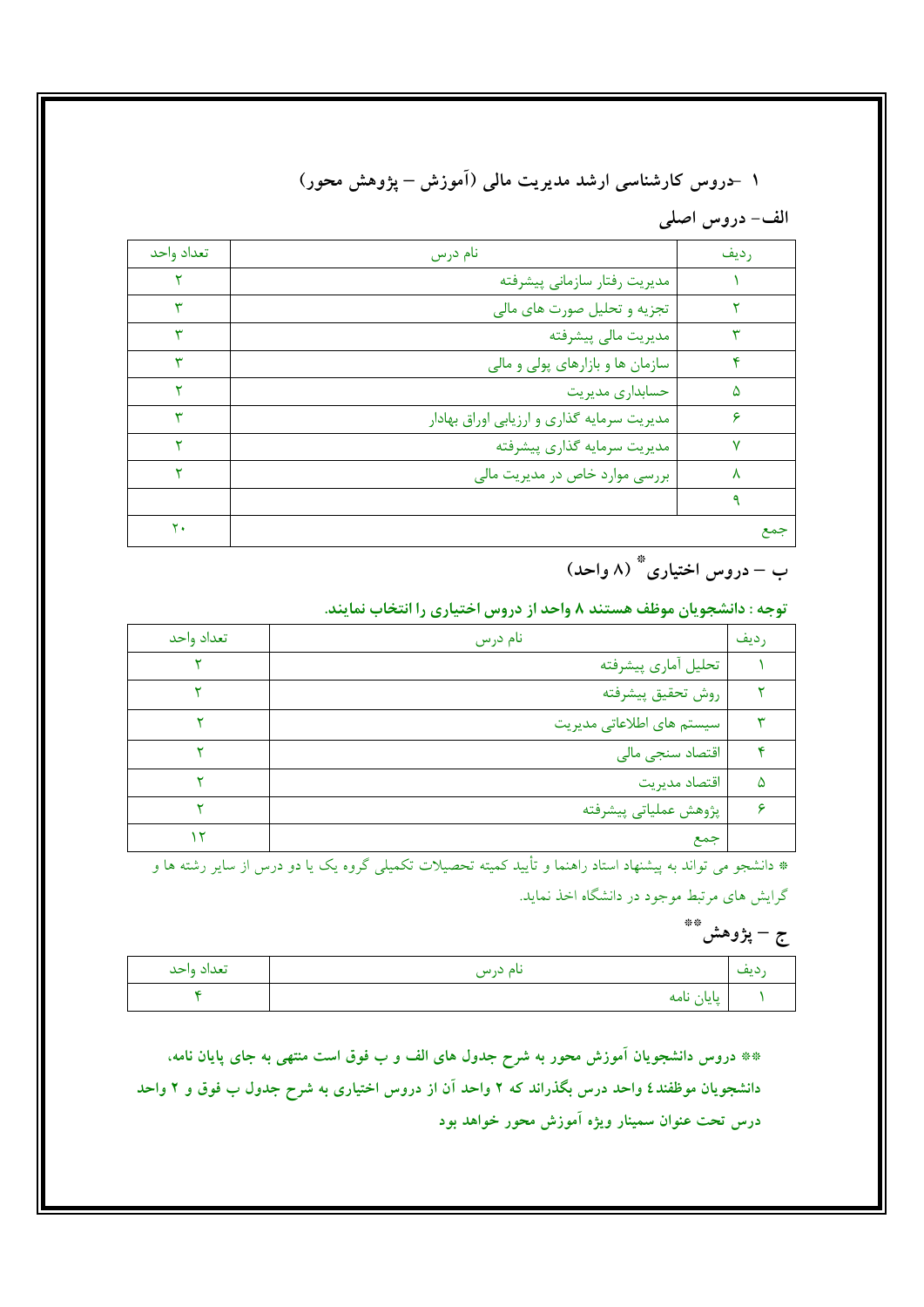. 2- دروس کمبود

دانشجویان ورودی به مقطع کارشناسی ارشد رشته مدیریت مالی که مدرک کارشناسی آنها رشته مدیریت مالی و یا حسابداری نیست ملزم به گذراندن دروس کمبود می باشند. این دروس از مقطع کارشناسی رشته حسابداری و به شرح زیر است:

| تعداد<br>واحد | دروس كمبود         | مدرك كارشناسي                           |
|---------------|--------------------|-----------------------------------------|
| ٤             | حسابداری میانه (۱) | مدیریت – گرایش صنعتی                    |
| ٤             | حسابداری میانه (۱) | مدیریت – کلیه گرایش ها به استثناء گرایش |
| ٣             | حسابداری صنعتی (۳) | صنعتى                                   |
| ٤             | حسابداری میانه (۱) | اقتصاد – کلیه گرایش ها                  |
| ٣             | حسابداری صنعتی (۳) |                                         |
| ٤             | اصول حسابداری (۳)  | سایر رشته ها                            |
| ٤             | حسابداری میانه (۱) |                                         |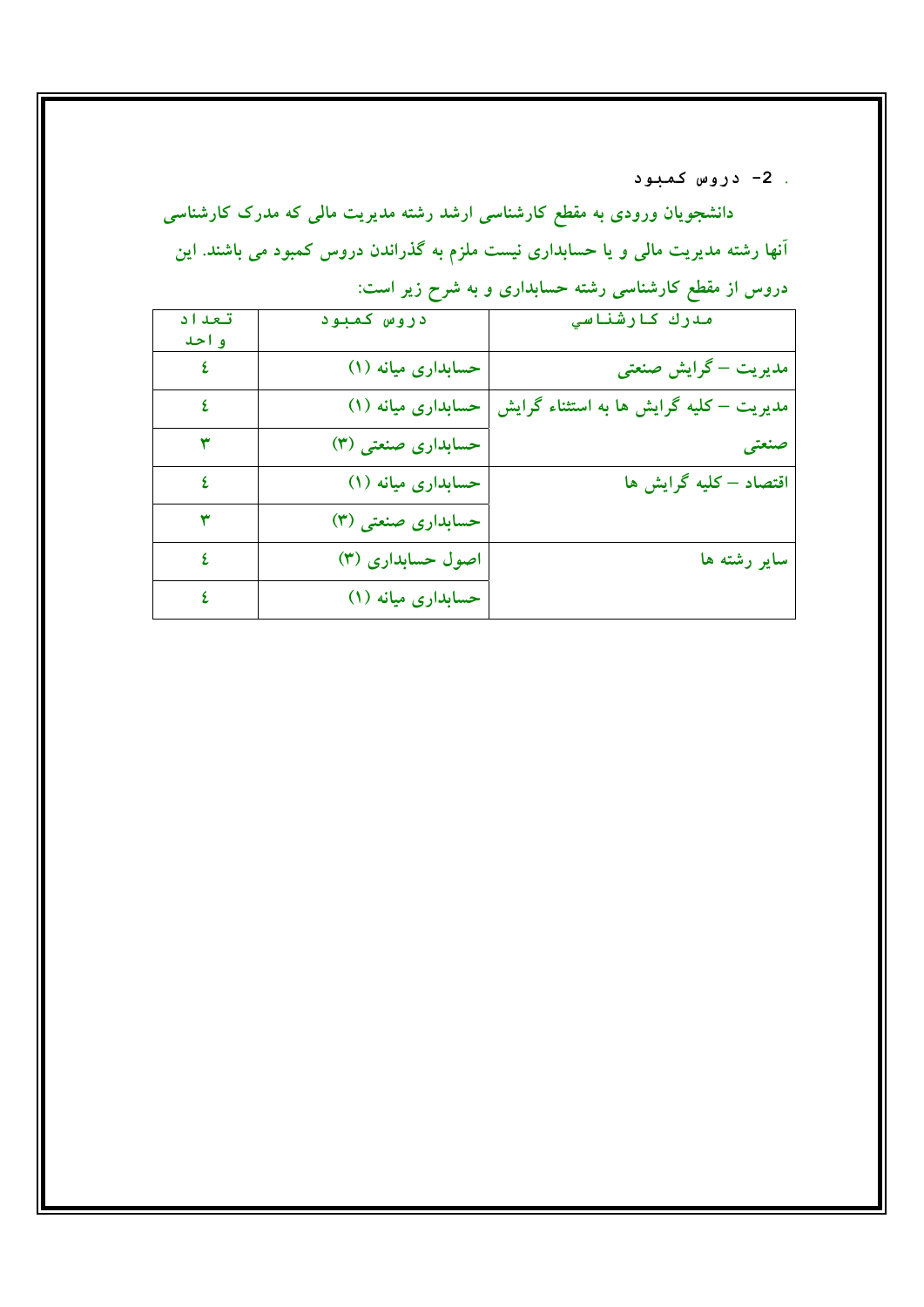Щ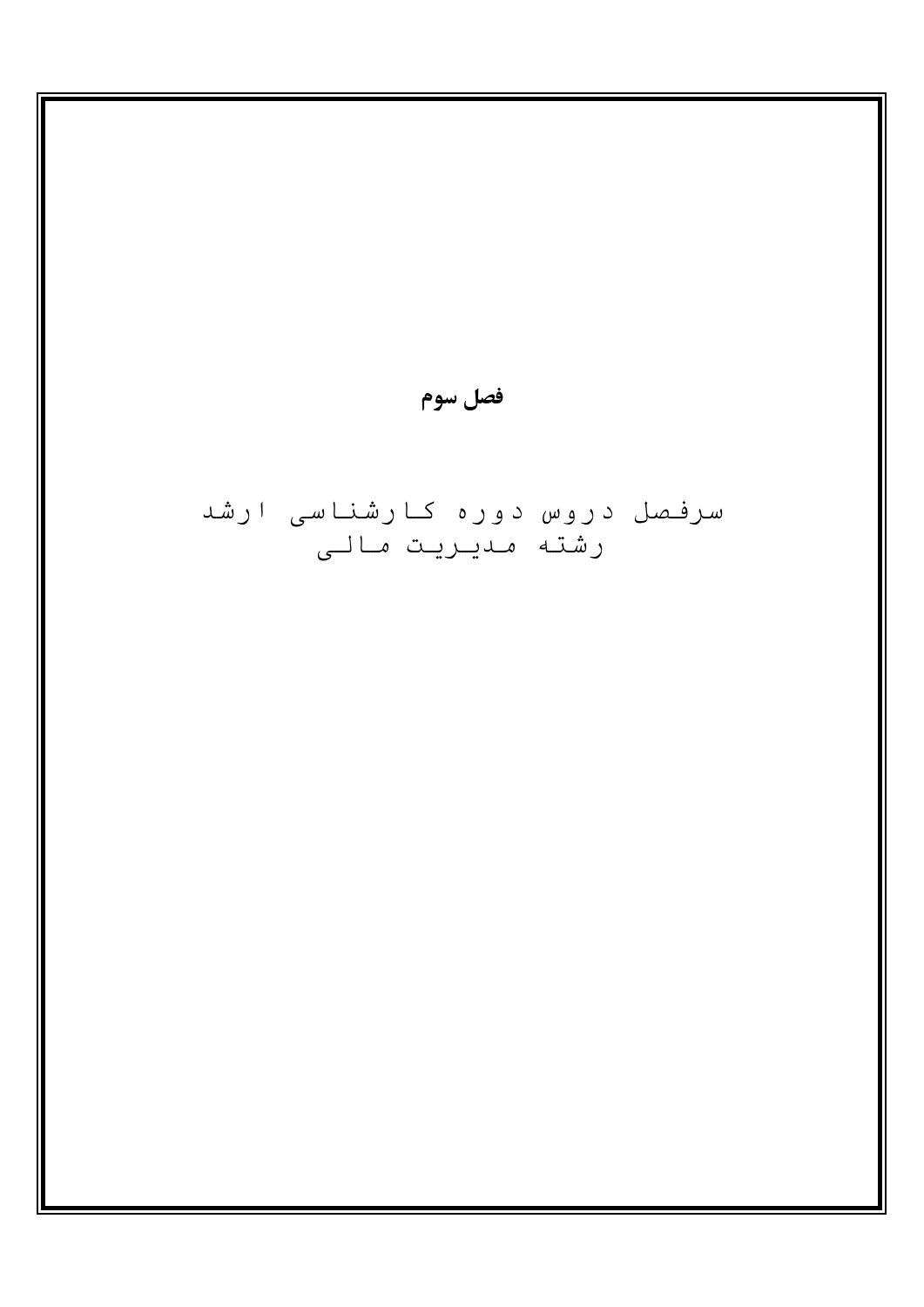



# مدیریت رفتار سازمانی پیشرفته

#### **Advanced Organizational Behavior**

| پيشنياز | نوع وأحد   | تعداد واحد |
|---------|------------|------------|
| ىدا، د  | اصلی تخصصی |            |

#### هدف درس:

استفاده از نظریات علوم رفتاری و روانشناسی در اداره سازمان جهت دستیابی به عملکرد کیفی در سطح فردی، گروهی و سازمانی و توجه به بعد انسانی مدیریت در سازمان.

# رئوس مطالب: 1- مقدمه ای بر علوم رفتاری ٢- مديريت جهاني و تنوع در سازمان ها ٣- رفتار و تفاوت های فردی (ارزش ها و نگرش ها و غیره) ۴- ادراک و تصمیم گیری فردی ۵– انگیزش و رفتار ۶– مدیریت برخود ۷– مدیریت رفتار گروه ۸– شناخت تیم های کاری ۹– ارتباطات در سازمان ۱۰– رهبری و اعتماد در سازمان ۱۱– قدرت و رفتار سیاس*ی* ۱۲– تعارض و مذاکره ۱۳- استرس و فشار عصبی ۱۴– فرهنگ سازمان ۰۱۵ تعهد و شهروندی سازمان ۱۶– چالش های رفتار سازمانی، کارکردهای آشکار و کژ کارکردهای پنهان آن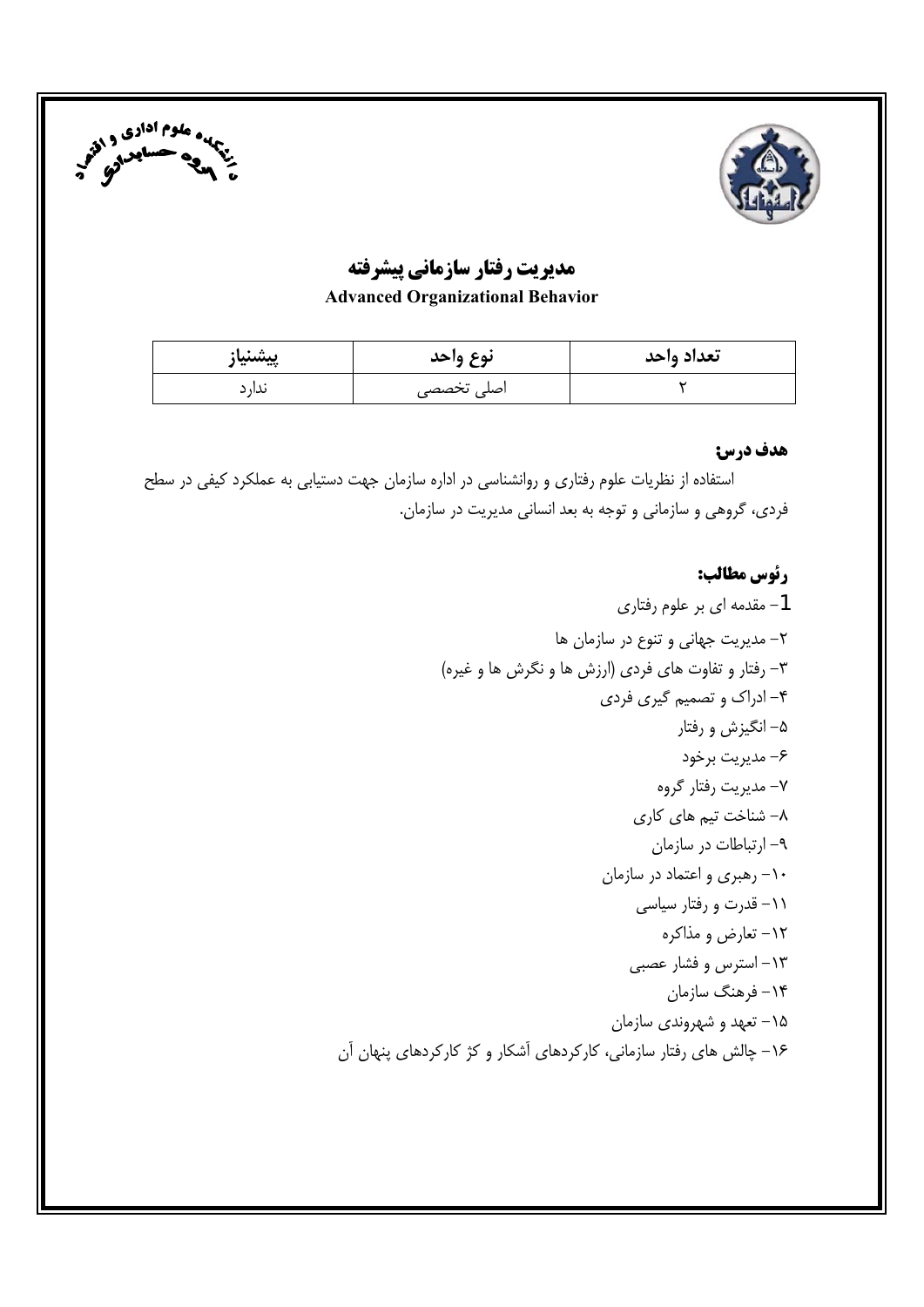#### **منایع:**

رابینز، استیفن پی (۱۳۸۴)، **مدیریت رفتار سازمانی** (ترجمه فرزدا امیدواران)، تهران: موسسه کتاب مهربان نشر مورهد، گ و گریفین، (۱۳۸۶)، **رفتار سازمانی،** تهران: انتشارات مروارید سید جوادین، سید رضا (۱۳۸۳)، **مدیریت رفتار سازمانی،** تهران: نگاه دانش. رضائیان، علی (۱۳۸۵)، مدیریت رفتار سازمانی، تهران: سمت. قلی پور، آرین (۱۳۸۶)، **مدیریت رفتار سازمانی (رفتار فردی)،** تهران سم*ت* پویا. کریتز، روکینیک، آ، (۱۳۸۴)، **مدیریت رفتار سازمانی** (ترجمه علی اکبر فرهنگی و حسین صفوریان، تهران. Hill, M.A & Miller , C.C & Colella, A. (2005). **Organizational behavior: A Strategic approach,** N.Y:John Wiley.

IvanCeivich, J.; Konopaske, R. & Matteson, M. (2008). **Organizational behavior & Management** (8th ed).N.Y:McGrow-Hill.

Hersey, P.H; Blan chard, K.H. & Johonson, D.R (2007). **Management of organizational behavior** (9th ed) N.J.; Prentice-Hall.

Luthan, F(2008). **Organizational behavior** (11th ed), Boston: Mc Graw-Hill.

kreitner, R & Kinicki, A. (2010). **Organizational behavior** (6th ed), Boston: McGraw-Hill.

**روش ارزیابی**:

| پروره | ازمون های نهایی | $\bullet\bullet$<br>میان<br>ں م | ارزشیاب <i>ی</i> مستمر   |
|-------|-----------------|---------------------------------|--------------------------|
|       |                 |                                 | $\overline{\phantom{0}}$ |

ب**ازدید**: ندارد.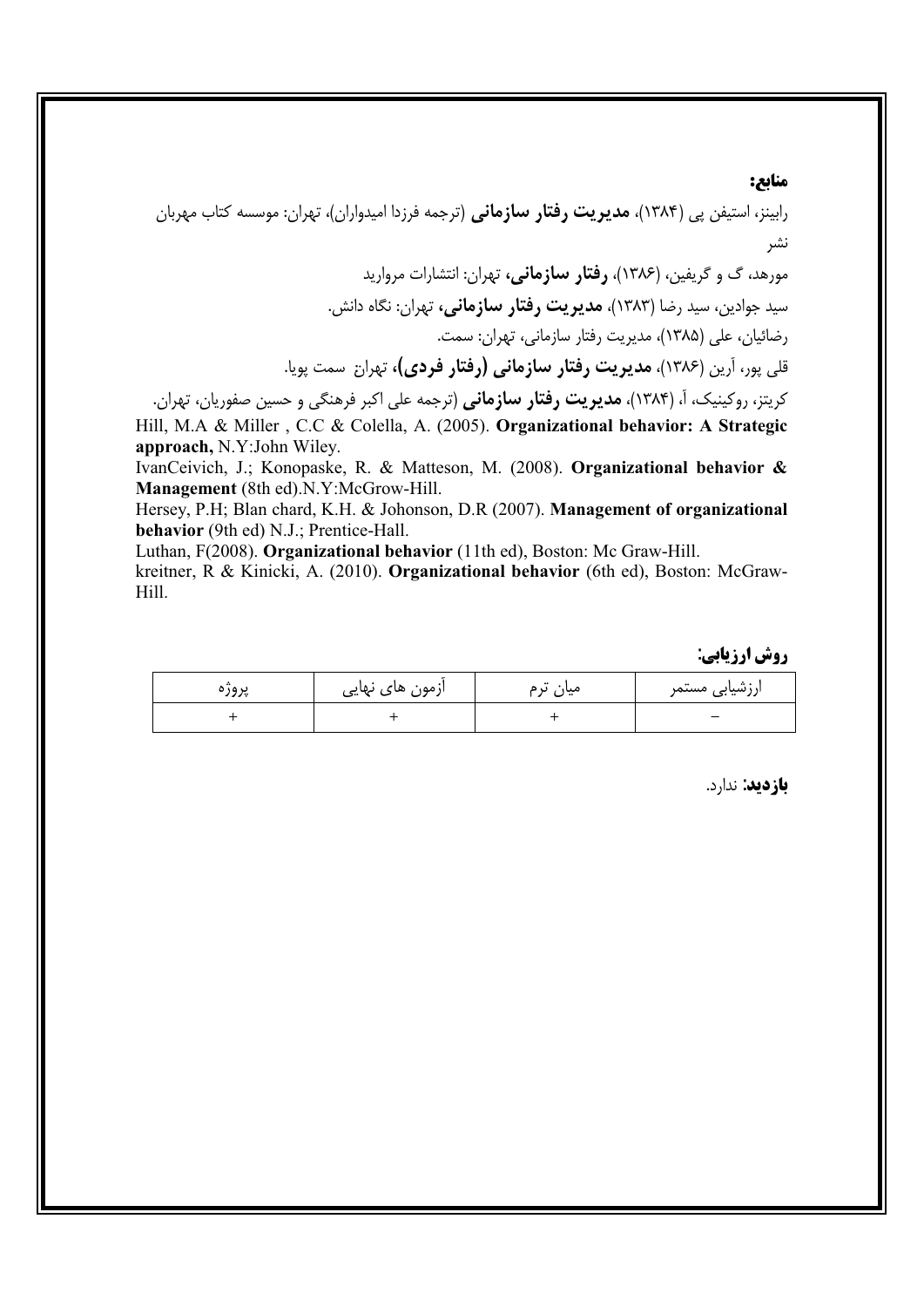



# **تجزیه و تحلیل صورتهای مالی**

**Financial Statements analysis** 

| پيشنياز             | نوع واحد   | تعداد واحد |
|---------------------|------------|------------|
| مديريت مالي پيشرفته | اصلی تخصصی |            |

#### هدف:

هدف این درس آشنا نمودن دانشجویان با تکنیکها و روشهای تجزیه و تحلیل صورتهای مالی به منظور کسب اطلاعات لازم برای اخذ تصمیمات مالی و سرمایه گذاری می باشد.

## رئوس مطالب:

#### منابع

Helford, Erich A. (2003). Techniques of Financial Analysis: A Practical Guide to Managing and Measuring Business Performance (11th ed.). Chicago: McGraw-Hill: Irwin.

Penman, Stephen H. (2009). Financial Statement Analysis and Security Valuation (4th ed.). Boston; Madrid [etc.]: McGraw-Hill/Irwin.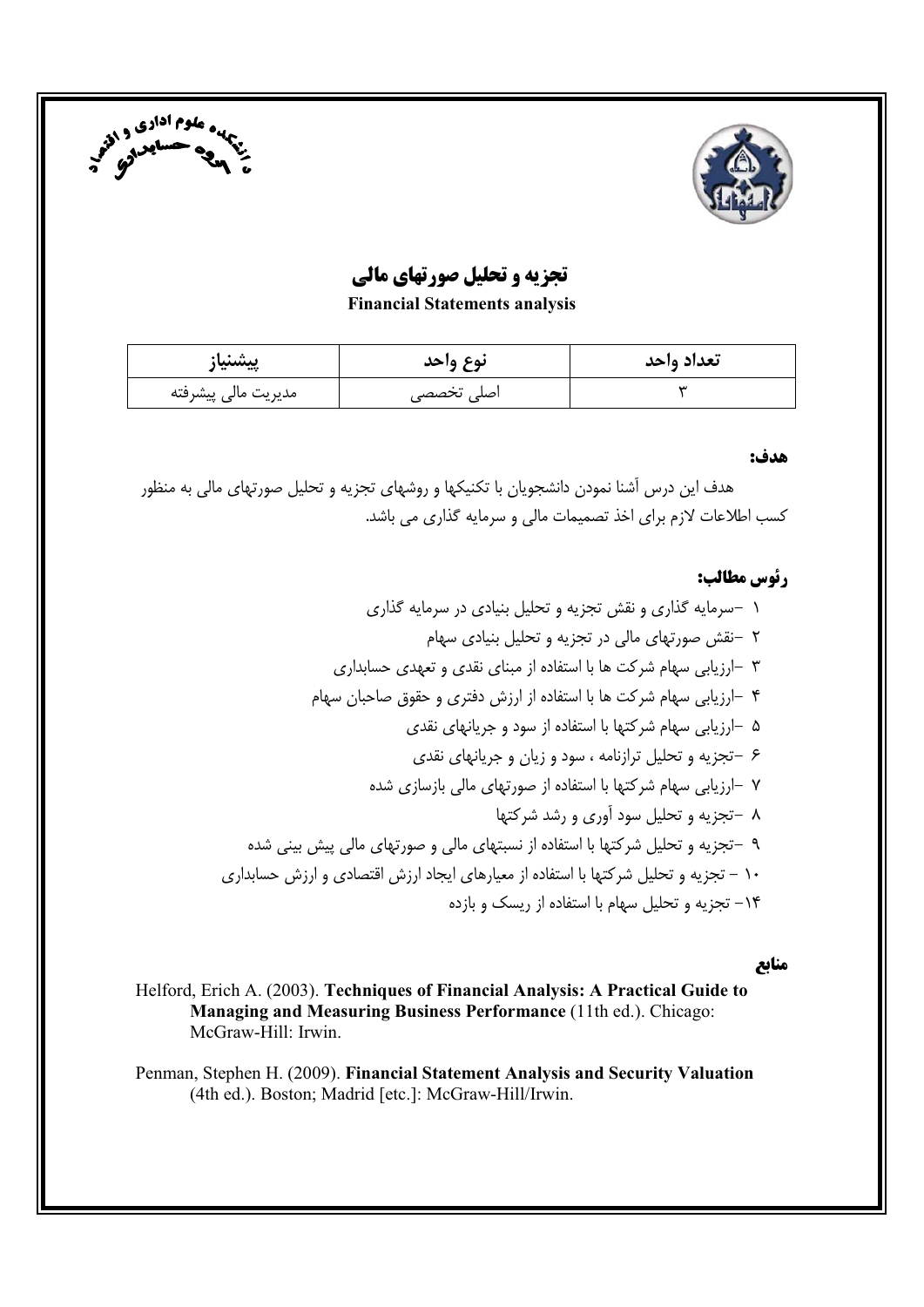# <mark>روش ارزیابی</mark>

| پرور | ازمون نهایی | $\bullet\bullet$<br>ں ء<br>میاں | ارزشیابی مستمر |
|------|-------------|---------------------------------|----------------|
|      |             |                                 |                |

بازديد: \_\_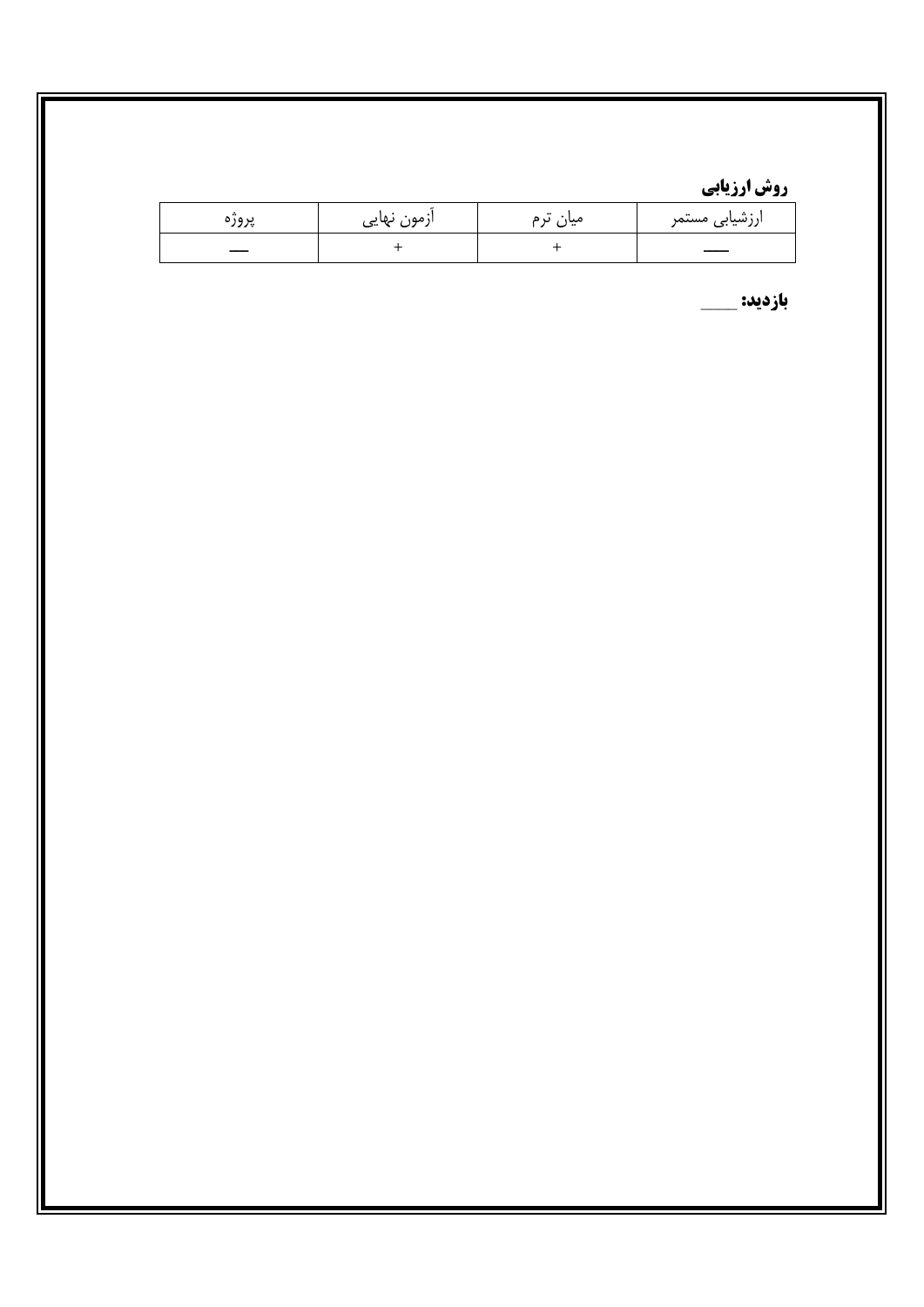



## مديريت مالي پيشرفته **Advance Financial Management**

| پيشنياز | نوع واحد   | تعداد واحد |
|---------|------------|------------|
|         | اصلی تخصصی |            |

#### هدف :

افزایش مهارت و توانایی دانشجویان در تصمیم گیری های صحیح مالی، فراگیری نظریه های نوین مالی و به کارگیری تکنیک های مدیریت مالی در اداره امور مالی بنگاه های تجاری می باشد.

#### رئوس مطالب:

۱ –مروری بر مدیریت مالی نوین و اهداف اقتصادی بنگاه ها ۲ -مروری بر ابزارهای مالی ۳ –تعیین هزینه سرمایه شرکت و مدل های محاسبه نرخ بازده مورد انتظار سهامداران ۴ –تعیین ارزش شرکت - ارزشیابی شرکت بر اساس الگوی جریان نقدی آزاد (F.C.F) – ارزشیابی شرکت بر اساس مدل ارزش افزوده اقتصای (E.V.A) – تعیین ارزش سهام براساس الگوی رشد سود تقسیمی (مدل گوردون) – سایر مدل های قیمت گذاری سهام نظیر مدل قیمت گذاری براساس E.P.S و ضریب P/e ۵ –بودجه بندی سرمایه ای و شاخص های تصمیم گیری ۶ -برآورد جریان های نقدی طرح های سرمایه ای – جریان های نقدی طرح در مقایسه با سود حسابداری – اثر مالیات و استهلاک بر جریان های نقدی ۷ –ساختار سرمایه – تئوریهای ساختار سرمایه – تعیین ساختار سرمایه بهینه  $\lambda$  –سیاست های تقسیم سود ۹ - بانکهای سرمایه گذار و تهیه ساختار مالی ۱۰– تأمین مالی دارایی های اجاره ای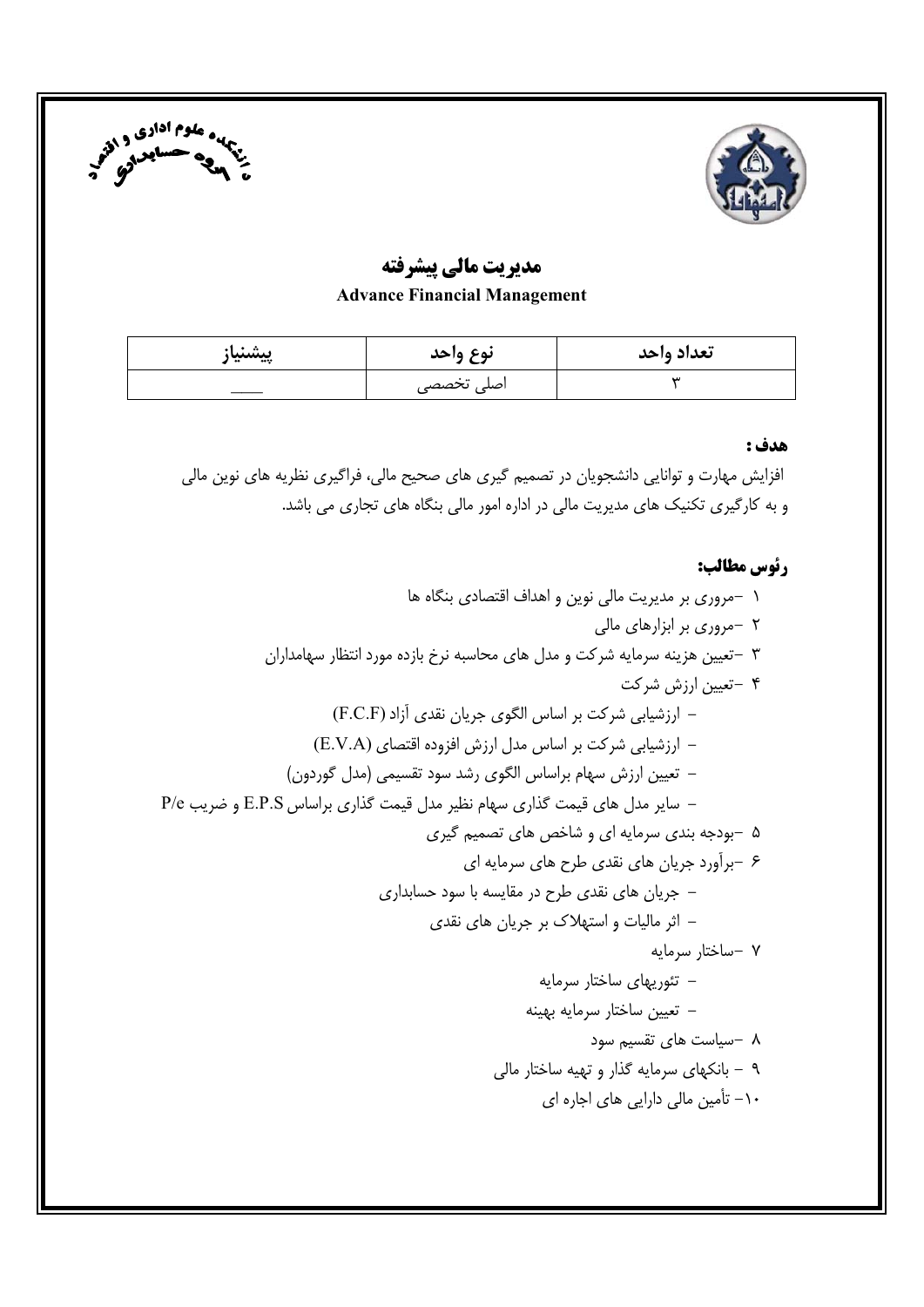Brigham, E, F, Gapenski, K.C,. and Phillip R. Daves. (2007). Intermediate Financial Management. 6th Edition. Dryden Press.

Fabozzi, J,Frank & Pamela Peterson Drake (2009). "Capital Markets, Financial Management and Investment Management", Johon wiley & sons. Inc.

Block, Stanley & Geoffrey A. Hirt. (2005). "Foundations of Financial Management." MC Graw-Hill.

Banerjee Bhabatosh. (2008). "Fundamentals of Financial Management." PHI Learning Private Limited New DeHli.

روش ارزيابي

| پرور | ازمون نهایی | $\bullet\bullet$<br>میان<br>ں م | ارزشیاب <i>ی</i> مستمر |
|------|-------------|---------------------------------|------------------------|
|      |             |                                 |                        |

بازديد: \_

#### منابع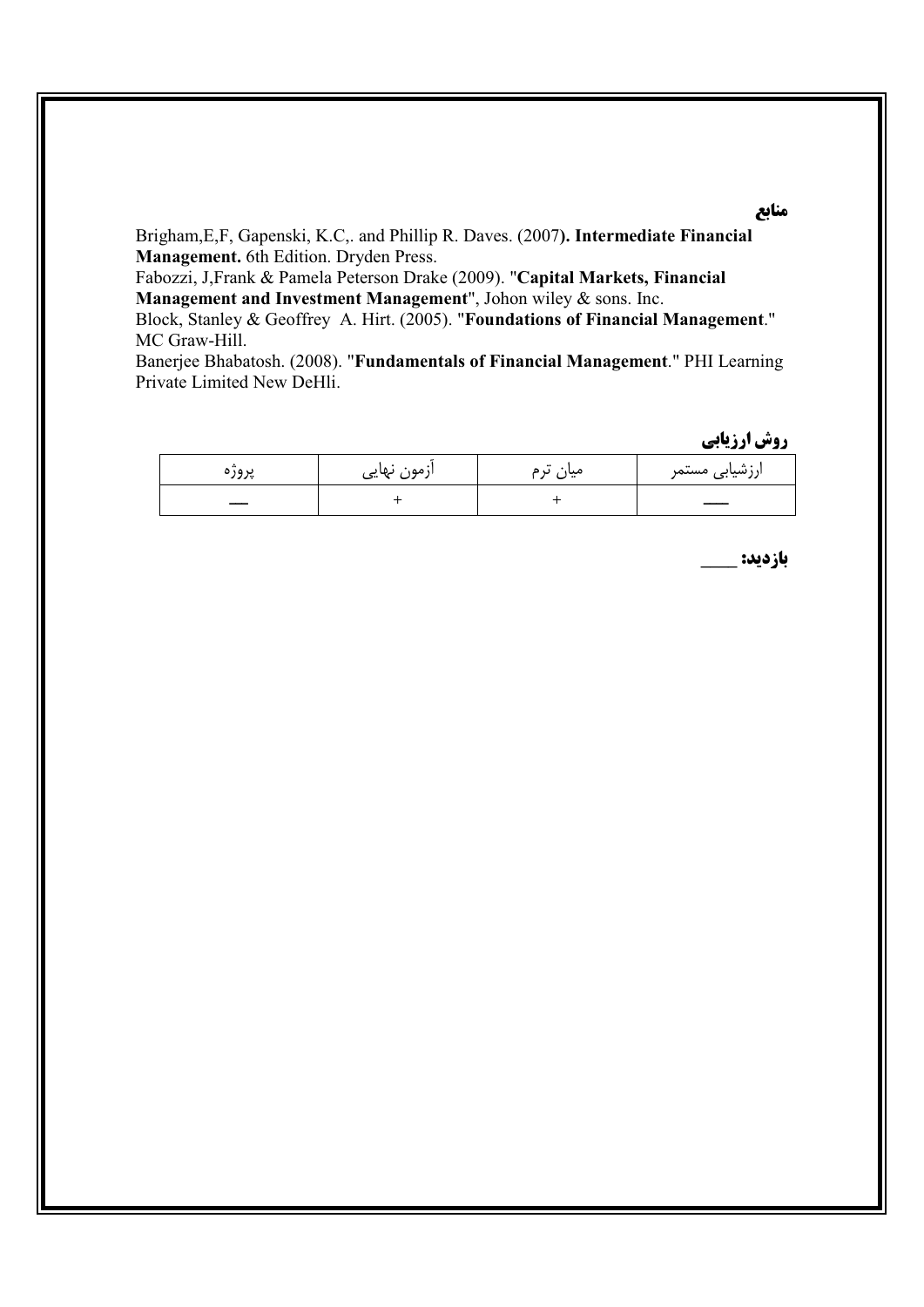



# سازمان ها و بازارهای پولی و مالی

#### **Financial and Monetary Markets and Organizations**

| پيشنياز | نوع واحد   | تعداد واحد |
|---------|------------|------------|
| ىدار د  | اصلی تخصصی |            |

#### هدف :

بررسی نقش موسسات پولی و مالی در تأمین نیازهای مالی سازمانهای بازرگانی و امور سرمایه گذاری و آشنا نمودن دانشجویان با فعالیتها و مسایل جاری بازار پول و سرمایه

### رئوس مطالب:

#### منابع

مدیریت پژوهش، توسعه و مطالعات اسلامی، ( ۱۳۸۹)، **نهادهای مالی — راهنمای قانون بازار** اوراق بهادار، سازمان بورس اوراق بهادار تهران، جلدهای اول و دوم. Saunders A. & Marcia. M. Comett, 2003. "Financial Institutions Management" McGraw hill International Edition.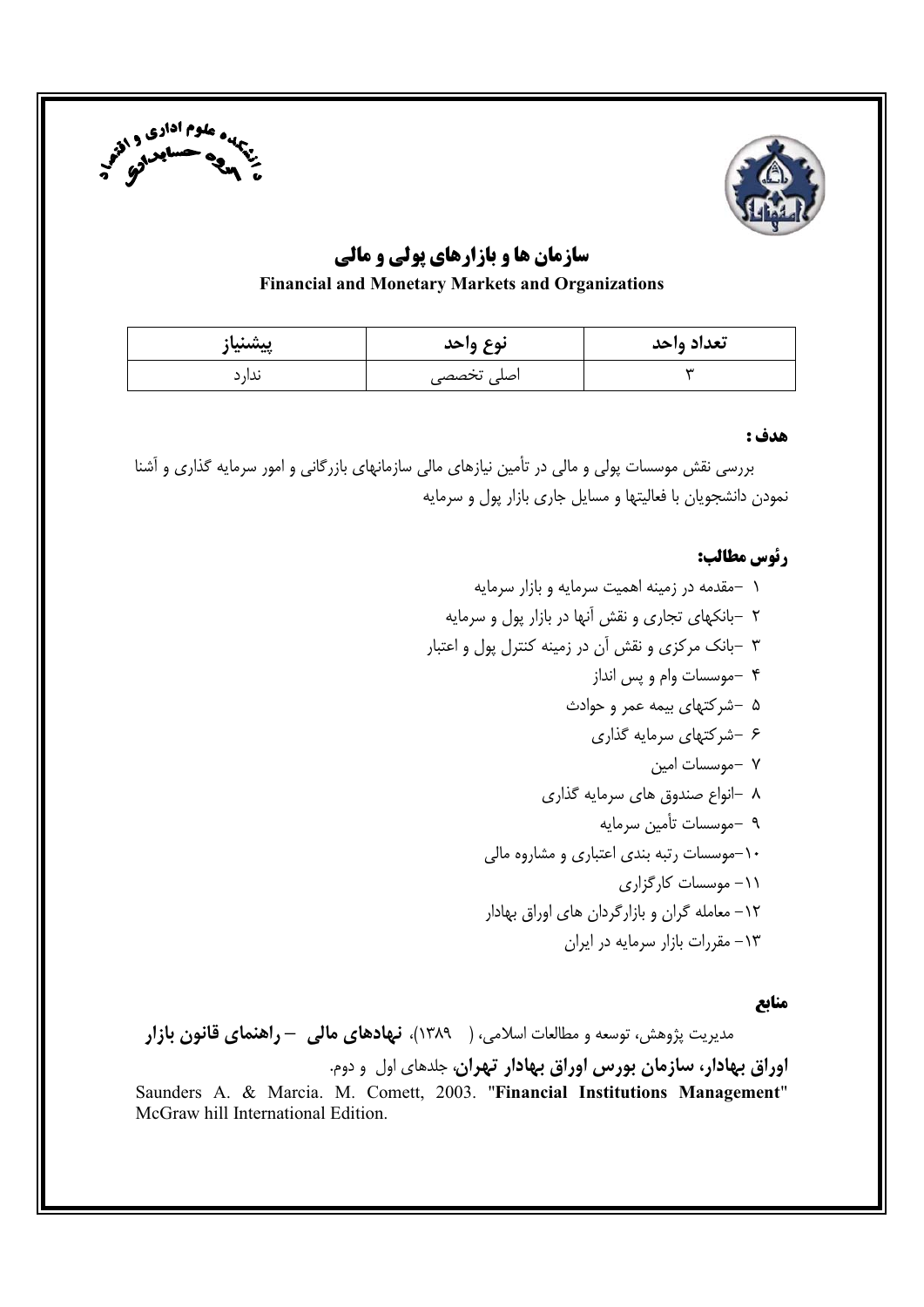Hirschy.m, Nofsinger.j.(2008). Investments, Analysis and Behavior; McGraw Hill. New York.

روش ارزیابی

| پروره | ازمون نهایی | $\bullet\bullet$<br>میان ىرم | ارزشیاب <i>ی</i> مستمر |
|-------|-------------|------------------------------|------------------------|
|       |             |                              |                        |

بازديد: \_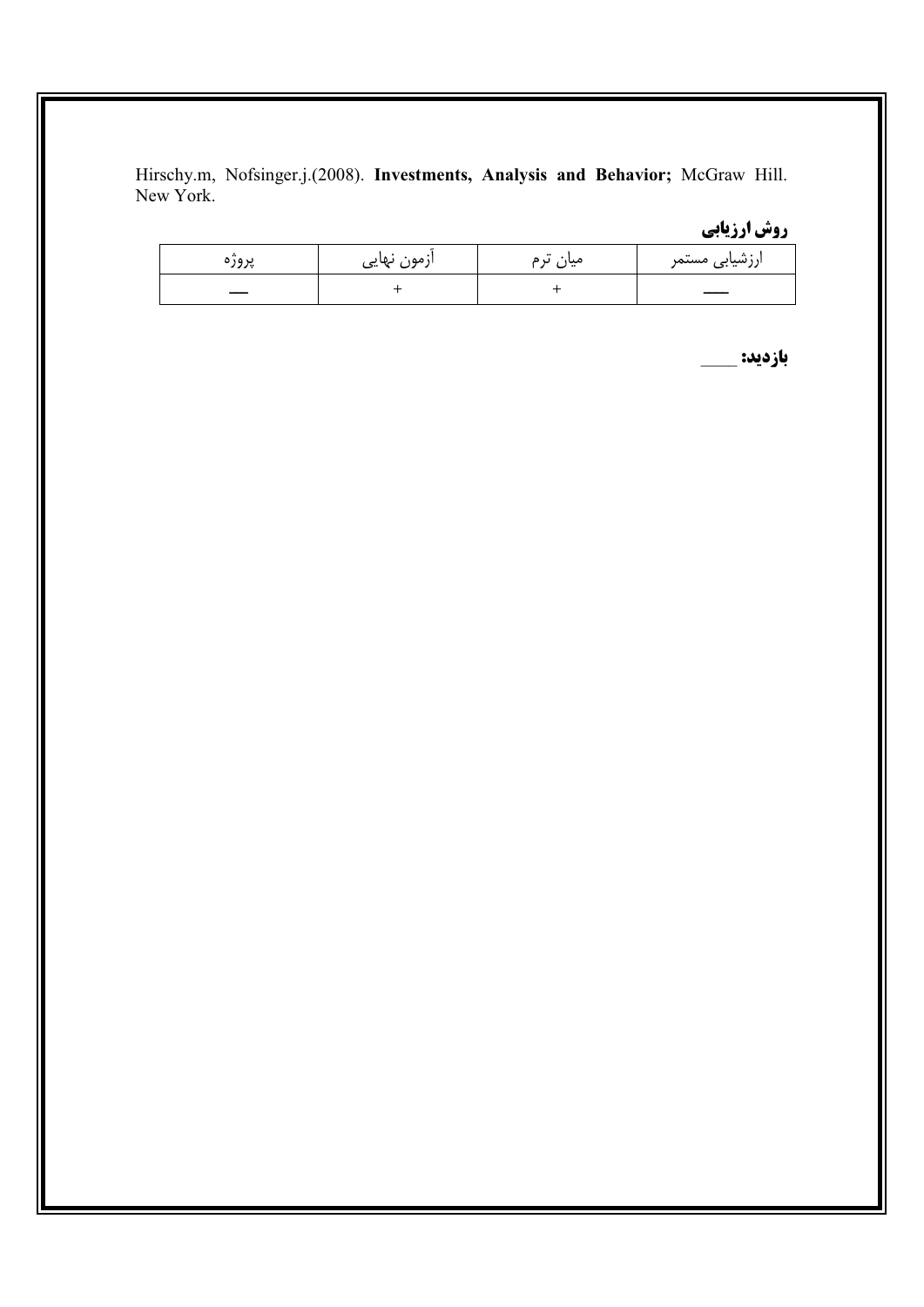



### حسابداري مديريت **Management Accounting**

| پيشنياز | نوع واحد   | تعداد واحد |
|---------|------------|------------|
| ىدار د  | اصلی تخصصی |            |

#### هدف:

هدف از این درس طرح مسائل جدید و پیشرفته حسابداری مدیریت است به گونه ای که در مجموع قدرت برنامه ریزی و کنترل عملیات و تکنیک های تصمیم گیری مدیریت را در دانشجویان ارتقاء دهد.

#### رئوس مطالب:

### منابع

عالی ور، عزیز و شباهنگ، رضا، (۱۳۸۵). **"حسابداری صنعتی "** جلد سوم، انتشارات سازمان حسابرسی – تهران. شباهنگ، رضا، (۱۳۸۵). **"حسابداری مدیریت"**، انتشارات سازمان حسابرسی، تهران.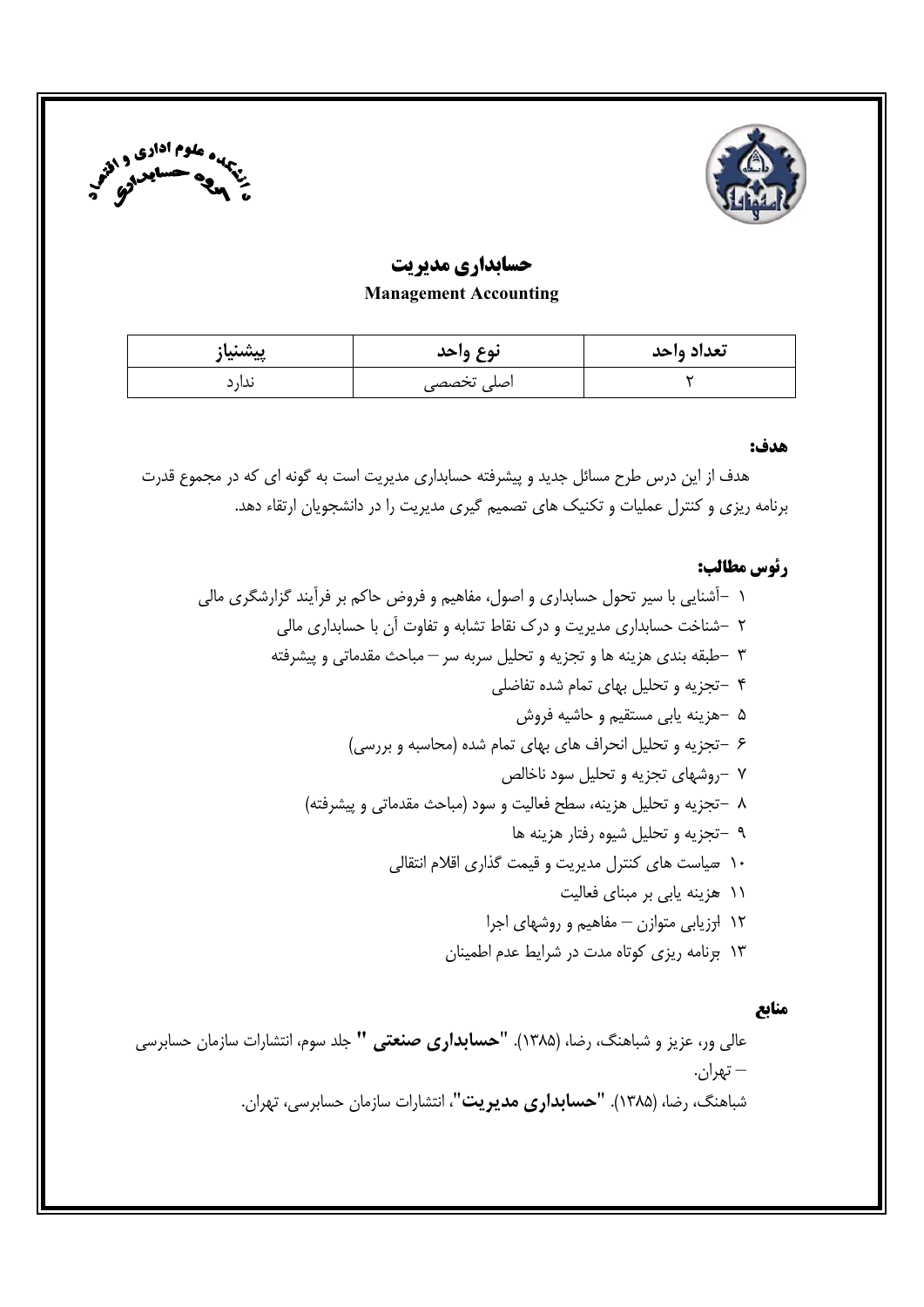Horngren, Datar and Foster, (2007). "Cost Accounting: A Managerial Emphasis", Prentice Hall.

Hirsch, J.R., (2000). "Advanced Management accounting", Thompson.

Young M., (2003). "Readings in Management Accounting", Prentice Hall.

روش ارزيابي

| پروژه | ازمون نهایی | میان ترم | ارزشیابی مستمر |
|-------|-------------|----------|----------------|
|       |             |          |                |

**بازديد: \_\_\_\_**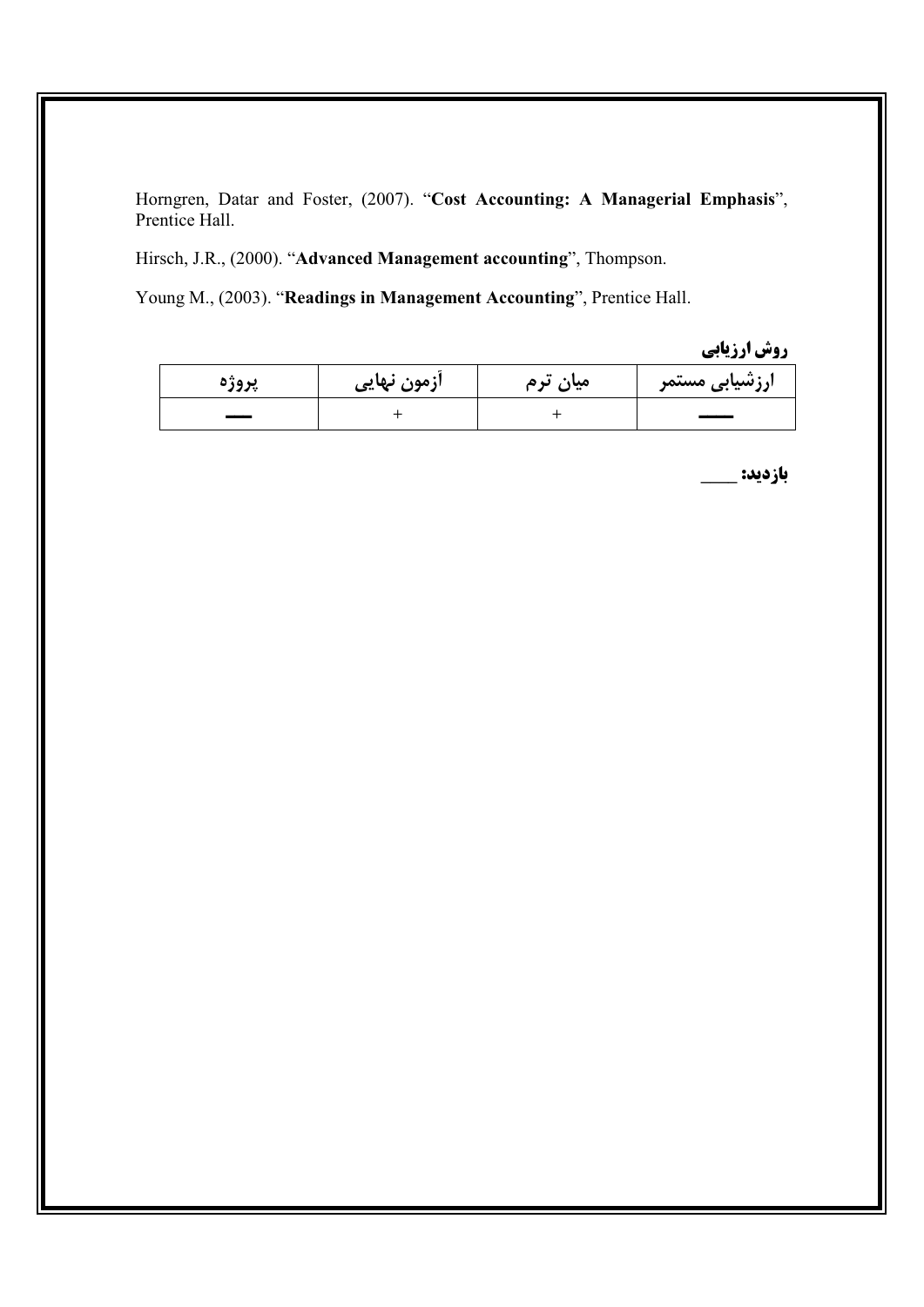



# مدیریت سرمایه گذاری و ارزیابی اوراق بهادار

**Investment Management and Bonds Valuation** 

| پيشنياز             | نوع واحد   | تعداد واحد |
|---------------------|------------|------------|
| مديريت مالي پيشرفته | اصلی تخصصی |            |

#### هدف:

یادگیری مفاهیم ، مبانی نظری و مدل های محاسبه ریسک و بازده و چگونگی ارزشگذاری اوراق بهادار

### رئوس مطالب:

- ۱ –آشنایی با مباحث مصرف و سرمایه گذاری بدون بازارهای سرمایه و با وجود بازارهای سرمایه و بازارها و هزینه های داد و ستد.
	- ۲ –شاخص های متداول در بازارهای اوراق بهادار
	- ۳ –آشنایی با مفاهیم سرمایه گذاری ، ریسک و بازده
	- ۴ -فرضيه بازار كارايي سرمايه و آزمون هاي تجربي آن
	- ۵ –نظریه نوین پرتفوی و منحنی های بی تفاوتی
		- ۶ –بهینه سازی پرتفوی با استفاده از مدل مارکوتیز
	- ۷ -مدل های عاملی : مدل تک عاملی و مدل های چند عاملی
	- ۸ مدل های تعادلی: مدل قیمت گذاری دارایی های سرمایه ای (CAPM) و مدل قیمت گذاری آربیتراژ  $(APT)$ 
		- ۹ ارزبانی عملکرد برتفوی با استفاده از معبارهای مربوطه

#### منابع

راعي، رضا و احمد تلنگي (١٣٨٢)، **مديريت سرمايه گذاري پيشرفته**، چاپ اول، سم*ت*، تهران. راعي، رضا و علي سعيدي (١٣٨۵)، **مباني مهندسي مالي و مديريت ريسک**، چاپ دوم، سم*ت*، تهران .

Haugen, Robert A. (2005), Modern Investment Theory, 6th. Edition. Prentice-Hall, Inc. Jones, Charles P., (1996), Investment: Analysis and Management, 5th. Edition. John Wiley & Sons.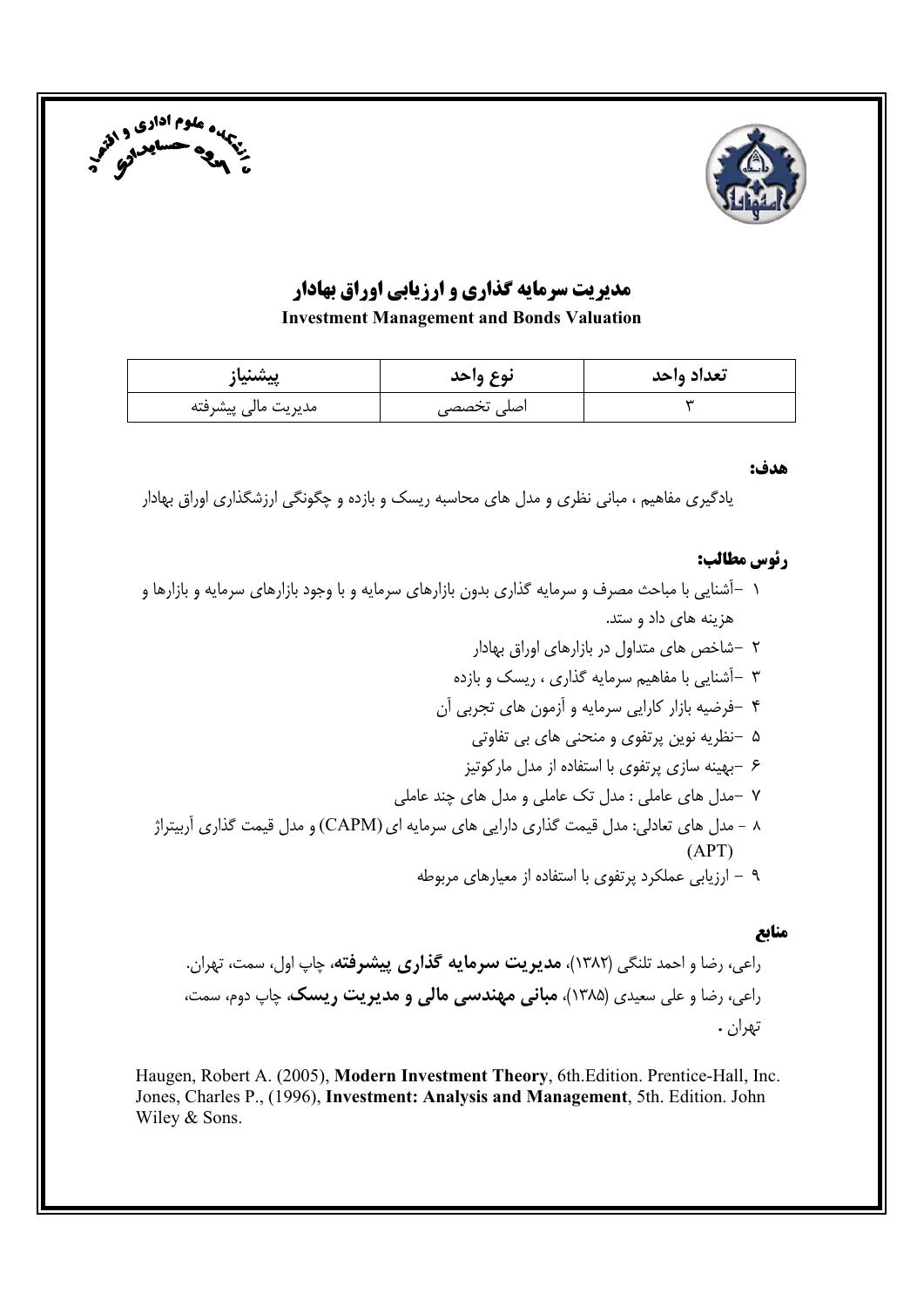Dobbins, Richard, Stephen Witt & John Fielding (1994), Portfolio Theory and Investment Management. 2th. Edition. Blackwell.

Elton, Dewin J. & Martin J. Gruber (1995), Modern Portfolio Theory and Investment Analysis, 5th. Edition. John Wiley & Sons.

روش ارزيابي

| ノフバ | ازمون نهایی | $\bullet\bullet$<br>ں م<br>میان | ارزشیابی مستمر |
|-----|-------------|---------------------------------|----------------|
|     |             |                                 |                |

بازديد: \_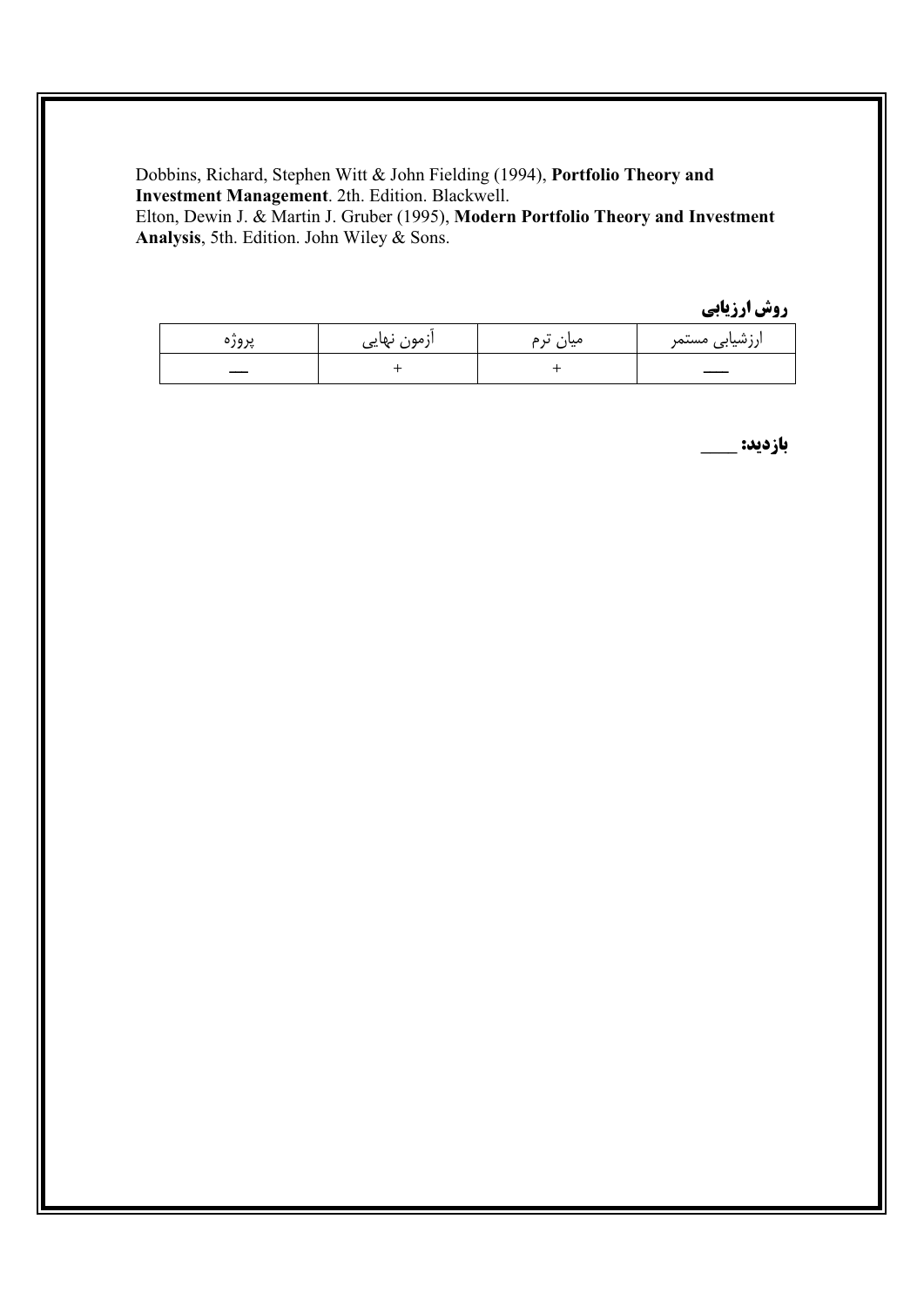



# مدیریت سرمایه گذاری پیشرفته

**Modern Investment Management** 

| پيشنياز                             | نوع واحد   | تعداد واحد |
|-------------------------------------|------------|------------|
| مدیریت سرمایه گذاری و ارزیابی اوراق | اصلی تخصصی |            |
| بهادار                              |            |            |

هدف:

یادگیری مباحث پیشرفته ارزیابی اوراق بهادار ، ریسک و تجزیه و تحلیل های بنیادی اوراق بهاء دار

### رئوس مطالب:

١ -تجزيه و تحليل و انتخاب سهام الف – تجزيه و تحليل  $\psi - \psi = \psi$ ب و تحليل بنيادي ج — تجزيه و تحليل پيرتفو $-$ ٢ -ارزشيابي سهام عادي و تجزيه و تحليل استراتژيها ۳ -اوراق قرضه ، مدل های ارزشگذاری آنها و تجزیه و تحلیل استراتژی ها ۴ -قراردادها و پیمان های آتی ۵ –نظریه قیمت گذاری اختیارات ۶ -مباحث پیشرفته بودجه بندی سرمایه ای ۷ –تجزیه و تحلیل اقتصاد (بازار)، صنعت و شرکت

#### منابع

راعي، رضا و احمد تلنگي (١٣٨٢)، **مديريت سرمايه گذاري پيشرفته**، چاپ اول، سمت، تهران. راعي، رضا و علي سعيدي (١٣٨۵)، **مباني مهندسي مالي و مديريت** ريسک، چاپ دوم، سم*ت*، تهران. Haugen, Robert A. (2005), Modern Investment Theory, 6th. Edition. Prentice-Hall, Inc. Jones, Charles P., (1996), Investment: Analysis and Management, 5th. Edition. John Wiley & Sons. Dobbins, Richard, Stephen Witt & John Fielding (1994), Portfolio Theory and **Investment Management.** 2th. Edition. Blackwell. Elton, Dewin J. & Martin J. Gruber (1995), Modern Portfolio Theory and Investment Analysis, 5th. Edition. John Wiley & Sons.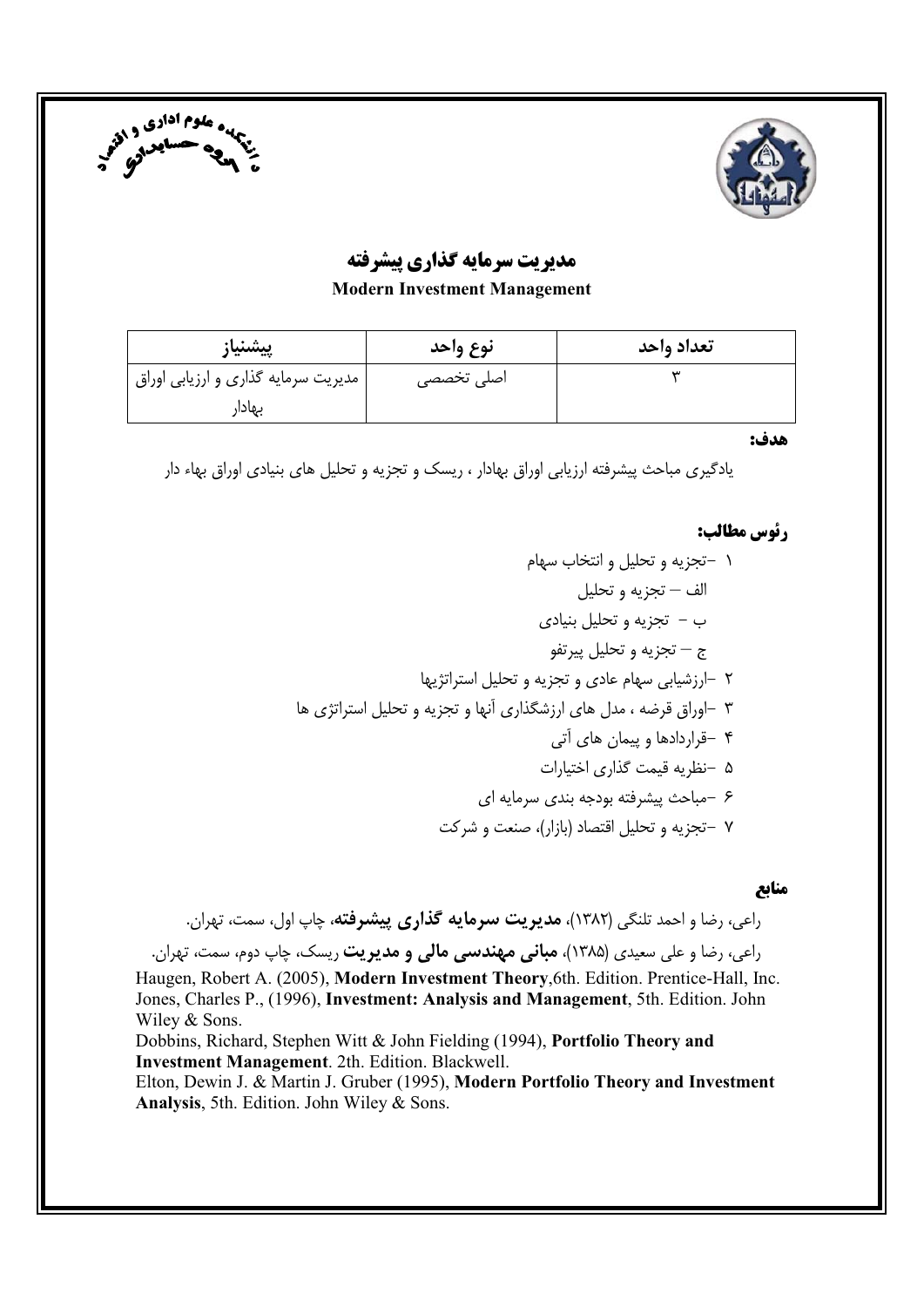# روش ارزیابی

| پروره | ازمون نهایی | $\bullet\bullet$<br>ن م<br>میان | ارزشیابی مستمر |
|-------|-------------|---------------------------------|----------------|
|       |             |                                 |                |

بازديد: \_\_\_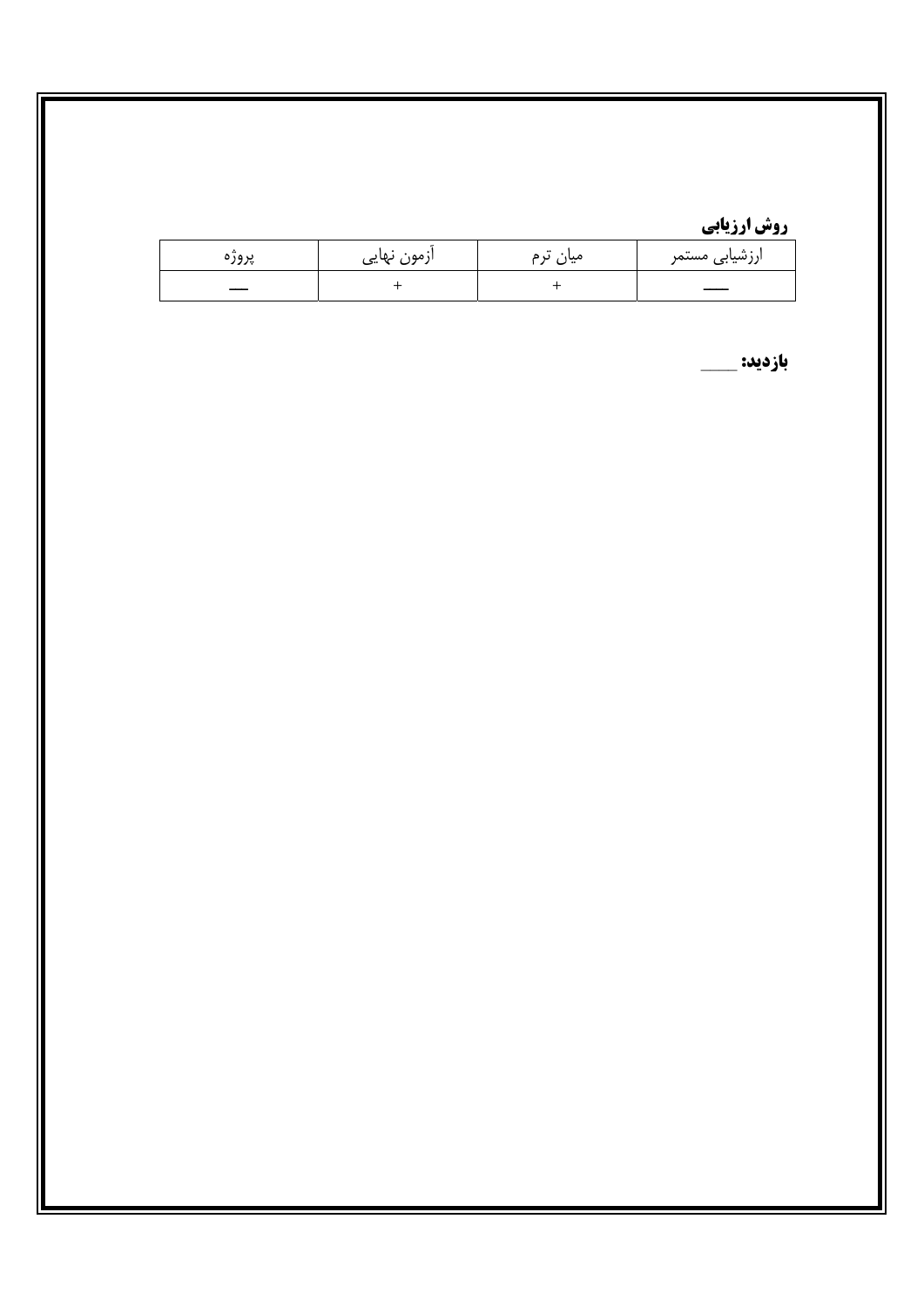



# **بررسی موارد خاص در مدیریت مالی**

**Case studies in Finance** 

| پيشنياز                                    | نوع واحد   | تعداد واحد |
|--------------------------------------------|------------|------------|
| مدیریت سرمایه گذاری و ارزیابی اوراق بهادار | اصلی تخصصی |            |
| – تجزیه و تحلیل صورت های مالی              |            |            |

هدف:

هدف اصلی این درس درگیر نمودن ذهن دانشجویان با مسائل خاص در زمینه مدیریت مالی و سرمایه گذاری می باشد.

## رئوس مطالب:

۱ –تجزیه و تحلیل و پیش بینی مالی ۲ -برآورد هزینه سرمایه ۳ -بودجه بندی سرمایه ای و تخصیص منابع ۴ -مدیریت و سیاست های تقسیم سود ۵ –مدیریت ساختار سرمایه ۶ –کاربرد تکنیک اختیارات و اجاره ها در تجزیه و تحلیل مالی

#### منابع

Robert. F.Bruner, Kenneth.M. Eades & Michael. J.schill, (2010) "Case studies in Finance", Sixth Edition, Mc Graw-Hill.

Ross, Westerfield.j & Jordun, (2010) "Corporate Finance", Ninth Edition, Mc Graw-Hill.

Kester, Ruback & Tufano, (2010) "Case Problems in Finance", Twelfth Edition, Mc Graw-Hill.

**روش ارزیابی** 

| پرور | ازمون نهایی | $^{\tiny{\text{+}}}$<br>میاں | ارزشیابی مستمر |
|------|-------------|------------------------------|----------------|
|      |             |                              |                |

بازديد: \_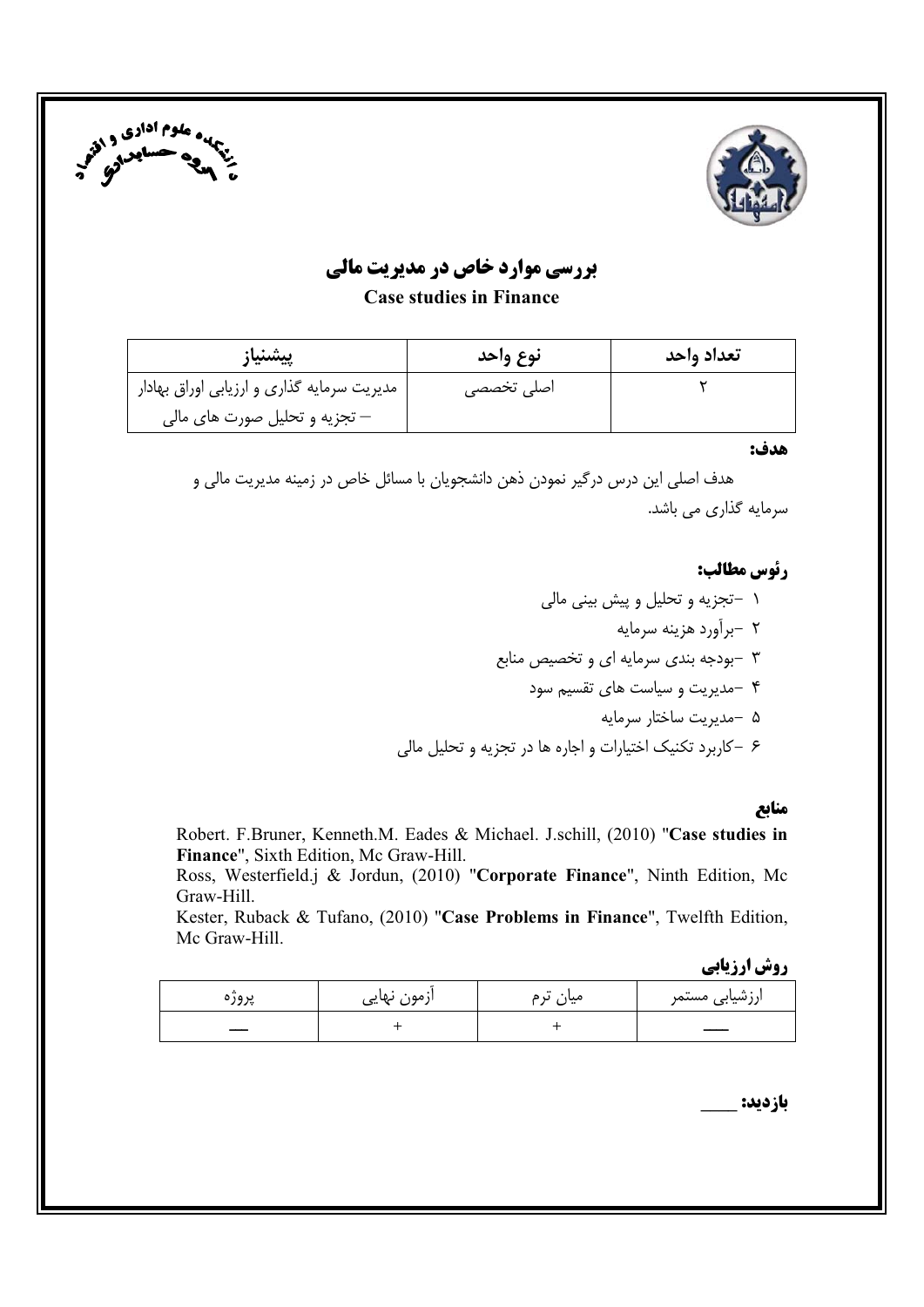



# تحلیل آماری پیشرفته

### **Advanced Statistical Analysis**

| پيشنياز | نوع واحد | تعداد واحد |
|---------|----------|------------|
| ىدار د  | اختیاری  |            |

### هدف درس:

هدف این درس بسط توانایی دانشجویان در زمینه کاربرد روش های آماری به عنوان ابزاری برای تحلیل مسائل علمی بازرگانی و اقتصاد است.

# رئوس مطالب: بخش اول: احتمالات و مدلهای احتمالی ١ -قواعد احتمال و قانون ۲ –برخی توزیع های احتمال (دو جمله ای – پوآمن ، نرمال – نمایی بخش دوم : نمونه گیری و توزیع نمونه ای ١ -برآورد نقطه اي (ميانگين ، نسبت و واريانس)  $(F_9 t_6)$ ا -توزیع نمونه ای (نرمال، t و ۳ -قضیه حد مرکزی بخش سوم : استنباط آماري (مقدمه مفاهيم) ۱ -فاصله های اطمینان ۲ –آزمون فرض ها بخش چهارم : تجزیه و تحلیل همبستگی و مدلسازی ۱ -تحلیل همبستگی ۲ –رگرسیون خطی ساده ۳ -رگرسيون چند گانه و همبستگ*ي* جزئ*ي* بخش پنجم : مدلسازی و پیش بینی تغییرات بازرگانی ۱ –مدل ها برای داده های سری زمانی ۲ -تغییرات فصلی، ادواری و روند ۳ -شاخص ها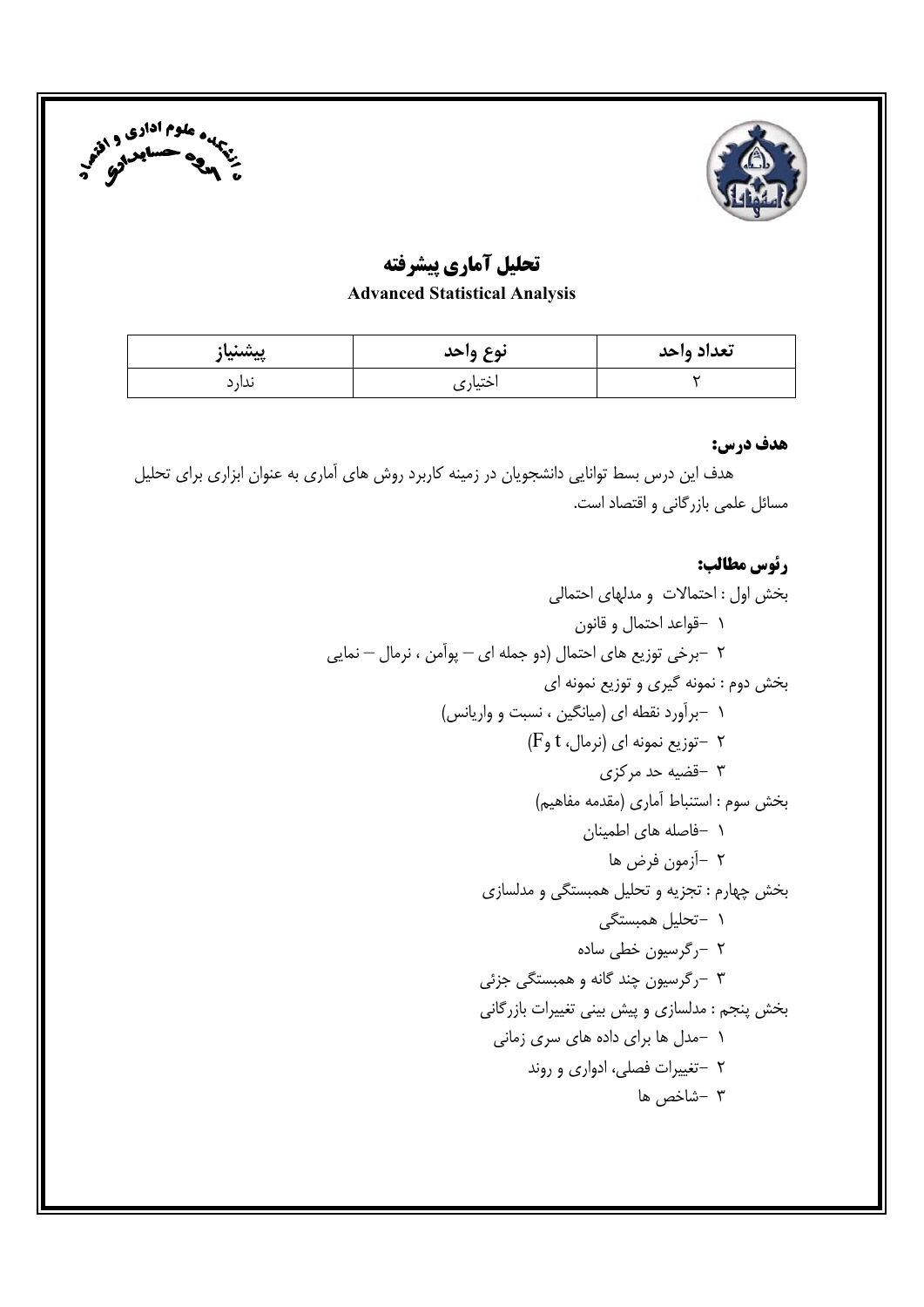### منابع:

David Rupper. (2004). Statistics and Finance: An Introduction, Springer Verlag, NY, LLC, 0-387-20270-6

# روش ارزیابی

| ノノノッ | ازمون نهایی | $^{\bullet}$<br>ں م<br>میان | ارزشیاب <i>ی</i> مستمر |
|------|-------------|-----------------------------|------------------------|
|      |             |                             |                        |

**بازدید: \_**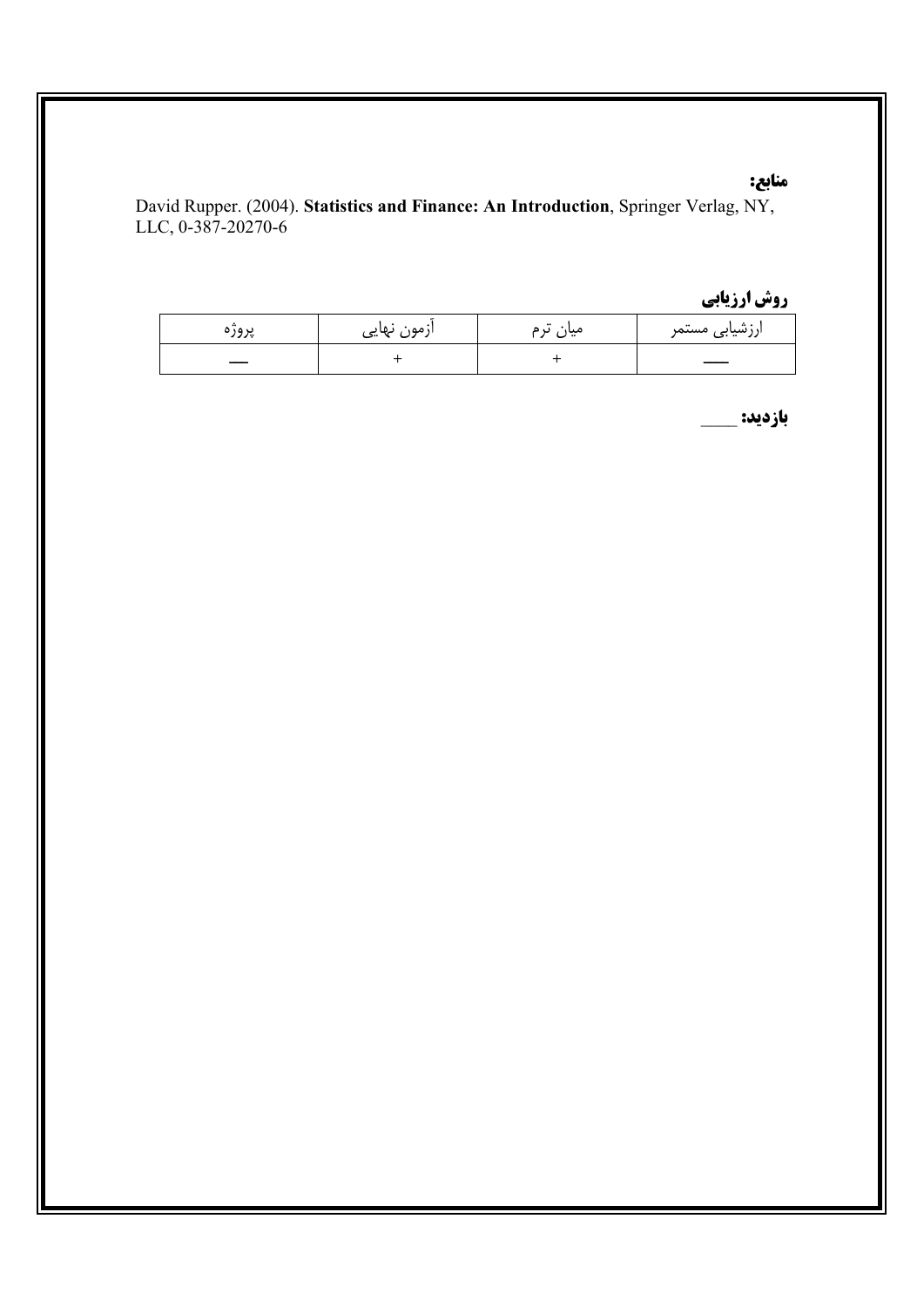



روش تحقيق ييشرفته

#### **Advanced Research Methods**

| پیشنیاز | نوع واحد | تعداد واحد |
|---------|----------|------------|
| ىدار د  | اختيار ی |            |

#### هدف:

هدف از درس روش تحقیق آشنایی دانشجویان با انواع تحقیق و چگونگی انجام آن در شرایط مختلف است به گونه ای که روح تحقیق در آنها تقویت شود و بتوانند در آینده به صورت مستقل به تحقیق بپردازند.

### رئوس مطالب:

۸ –الگوی رساله نویسی

#### منابع

دانا<sub>ک</sub>ی فرد، ح.؛ الوانی، م. و آذر ،ع. (۱۳۸۳). **"روش شناسی پژوهش کیفی در مدیریت: رویکردی** جامع"، تهران: انتشارات صفار.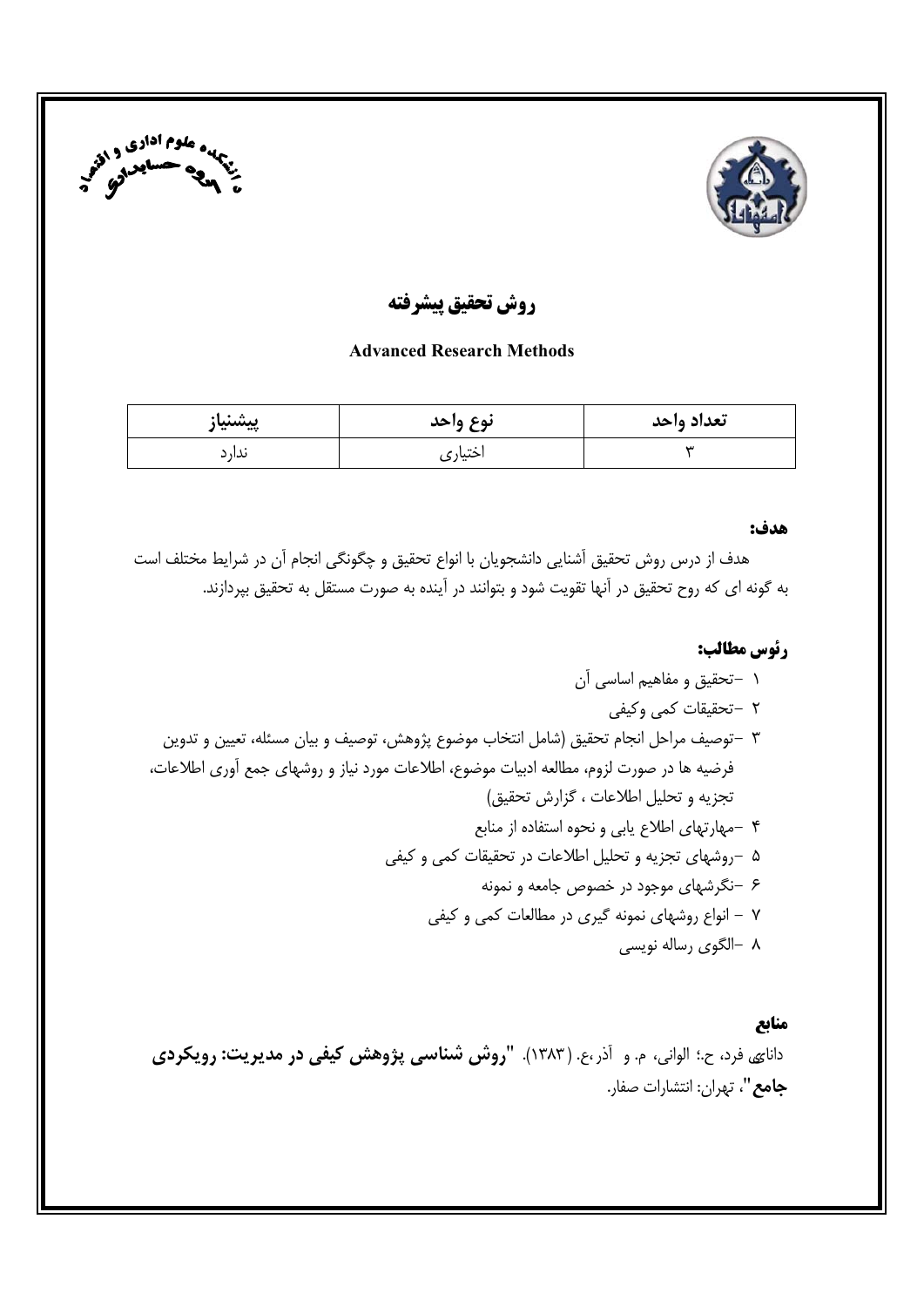دانای فرد، ح.؛ الوانی، م. و آذر،ع. (۱۳۸۳). "**روش شناسی پژوهش کمی در مدیریت: رویکردی جامع"**، تهران: انتشارات صفار. خاکی، غ. (۱۳۷۸). "**روش تحقیق با رویکردی به پایان نامه نویسی"**، تهران: وزارت فرهنگ و آموزش عالی، مرکز تحقیقات علمی کشور، کانون فرهنگی انتشاراتی درایت رايان، ب.؛ اسكاپينز، ر. و تئوبالد، م. (١٣٨۴). "روش تحقيق و فلسفه أن در حسابداري و امور مالي "، ترجمه م. دسنگير؛ م. ميرتوني و ح.اَزاد، قم: نشر بي تا.

Cavana, R. Y.; Sekaran, U. & Delahaye, L. B. (2001). "Applied Business Research: Qualitative and Quantitative Methods", Milton, Qld: John Wiley & Sons.

Quinn, P. M. (2002). " Qualitative Research and Evaluation Methods ", Thousand Oaks, California: Sage Publications.

Yin, R. K. (2003). " Case Study Research: Design and Methods ", Thousand Oaks, California: Sage Publications.

**روش ارزیابی** 

| پرور، | <sup>.</sup> نهایی<br>ازمون | $\bullet\bullet$<br>ں م<br>میاں | ارزشیاب <i>ی</i> مستمر |
|-------|-----------------------------|---------------------------------|------------------------|
|       |                             |                                 |                        |

بازديد: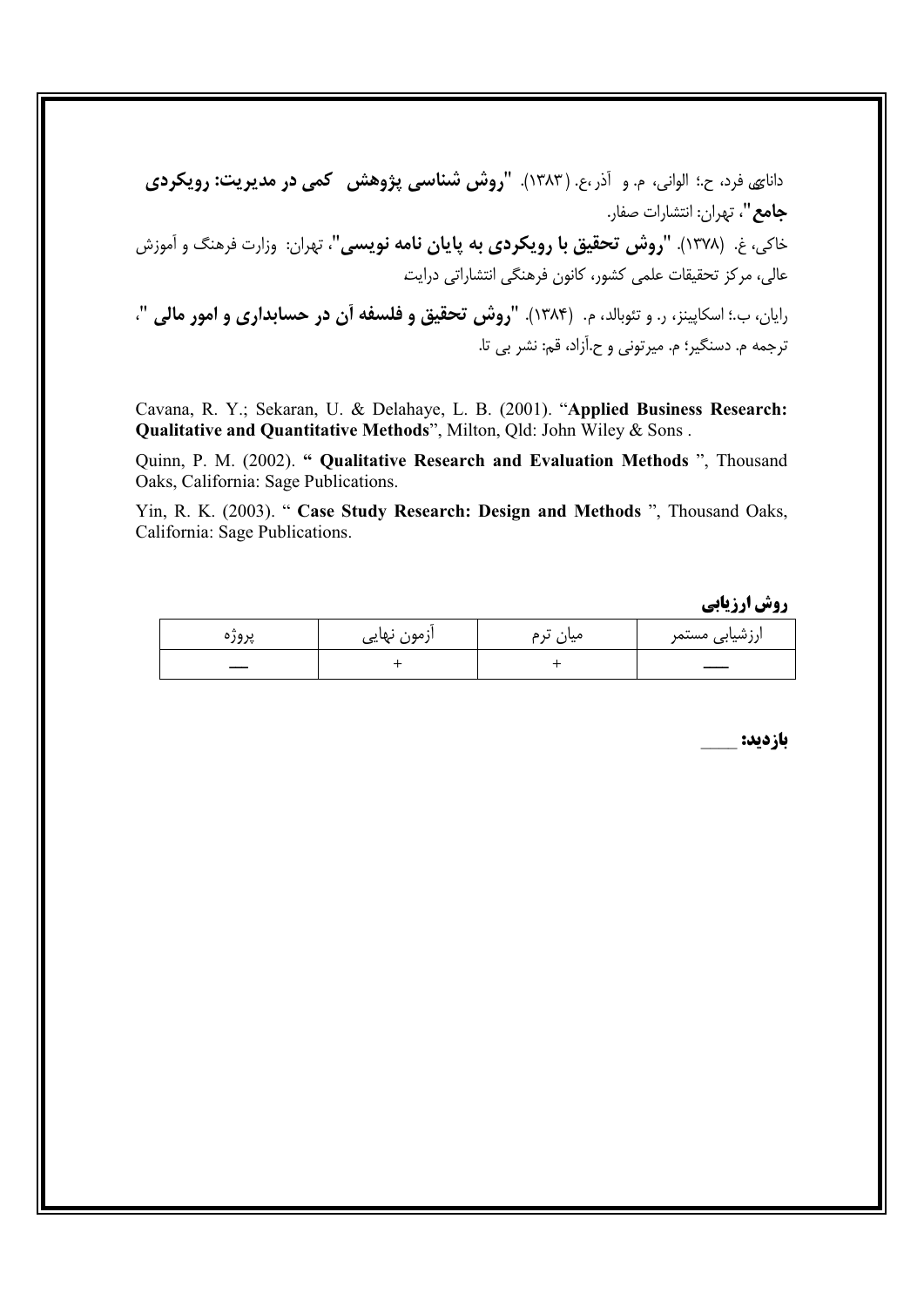



## سیستم های اطلاعاتی مدیریت

**Management Information Systems** 

| پيشنياز | نوع واحد | تعداد واحد |
|---------|----------|------------|
| ىدار د  | اختيار ی |            |

#### هدف درس:

شناخت نقش اطلاعات و سیستم های اطلاعاتی در سازمان، آگاهی از انواع سیستم های اطلاعاتی، سیستم های اطلاعاتی در عصر دیجیتال

> رئوس مطالب: سازمان، اطلاعات و تصمیم گیری و وتدوین استراتژی سازمان، اطلاعات و تصمیم گیری و وتدوین استراتژی مبانی نظری اطلاعات و ارتباطات تاریخچه سیستم های اطلاعاتی يردازش اطلاعات زیرساخت IT و فناوری های نوین انواع سيستم هاى اطلاعات(TPS و MRS) انواع سيستم هاى اطلاعات(DSSو EIS) سيستم خبره اتوماسیون اداری ایجاد و توسعه سیستم های اطلاعاتی مديريت دانش سازمان های مجازی تجارت الكترونيك سیستم های اطلاعاتی بین المللی مسائل اخلاقی و اجتماعی در سیستم های اطلاعاتی امنیت در سیستم های اطلاعاتی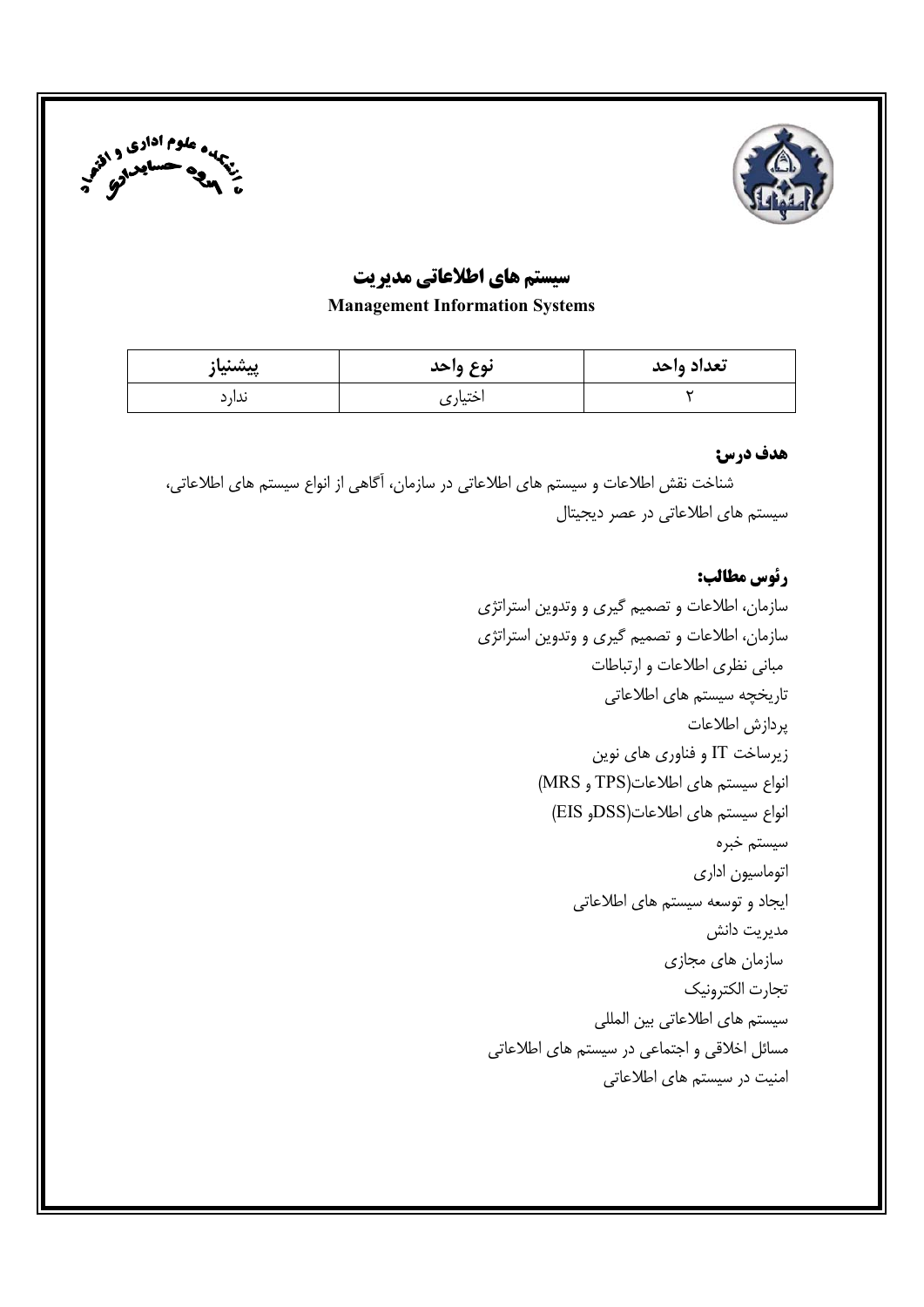Laudon, K. and Laudon, J. (2010), Management Information System: Managing The Digital Firm. Prentice-hall.

O'Brien, J. and Marakas, G. (2009), Management Information system, McGraw Hill Book Co.em, McGraw Hill Book Co.

روش ارزيابي:

منابع:

| پرور | ازمون های نهایی | $^{\tiny{\text{++}}}$<br>میان ترم | رزشیاب <i>ی</i> مستمر |
|------|-----------------|-----------------------------------|-----------------------|
|      |                 |                                   | -                     |

**بازدید:** ندارد.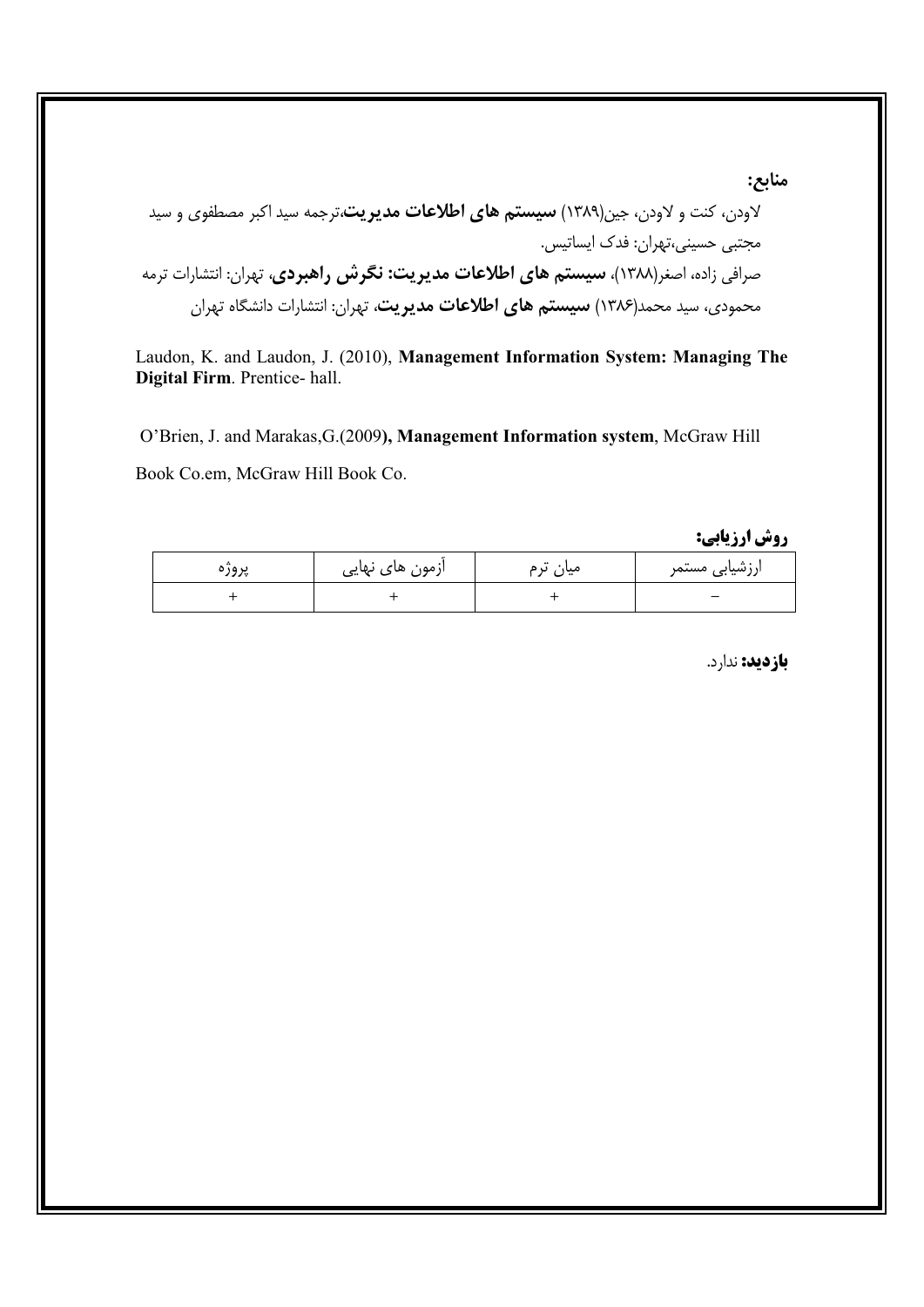



## اقتصاد سنجي مالي

#### **Financial Econometrics**

| پيشنياز | نوع واحد | تعداد واحد |
|---------|----------|------------|
| ىدار د  | اختیار ی |            |

#### هدف:

ایجاد توانایی در دانشجو در جهت بهره گیری از تئوری های اقتصاد سنجی و نرم افزارهای مربوطه در تحلیل و پیش بینی متغیرهای مالی

# رئوس مطالب: ١ -مدل هاى يك متغيره خط تصادفى: مفاهيم اساسى ١ + – فرأيند تصادفي، مانايي و ارگوديک بودن ١ ٢ - معادلات تفاضلي تصادفي ۱ ۴ - فرأيندهاى ARIMA ۱ ۴ - فرآیندهای خطی تصادفی ۱ ۵ - مدل سازی ARIMA ۱ ۶ - فرآیندهای نامانا و مدلهای ARIMA ARIMA مدل سازی ARIMA 1 A - ييش بيني با استفاده از مدل هاي ARIMA ۱ ۹ - تعیین مرتبه هم انباشتگی سری های زمانی ۲ – مدل های تصادفی یک متغیره غیر خطی ۱–۲– مارتینگل ها، گام تصادفی و غیر خطی بودن ٢–٢– آزمون فرضيه گام تصادفي ۲–۳– نایایداری (Volatility) تصادفی ۲–۴– فرآیندهای ARCH ٢–٥– آزمون غير خطي بودن ۰ تا مدل سازی توزیع های بازدهی  $\mathfrak{r}$ + + - تحلیل توصیفی سری های بازدهی و مدل های توزیع بازدهی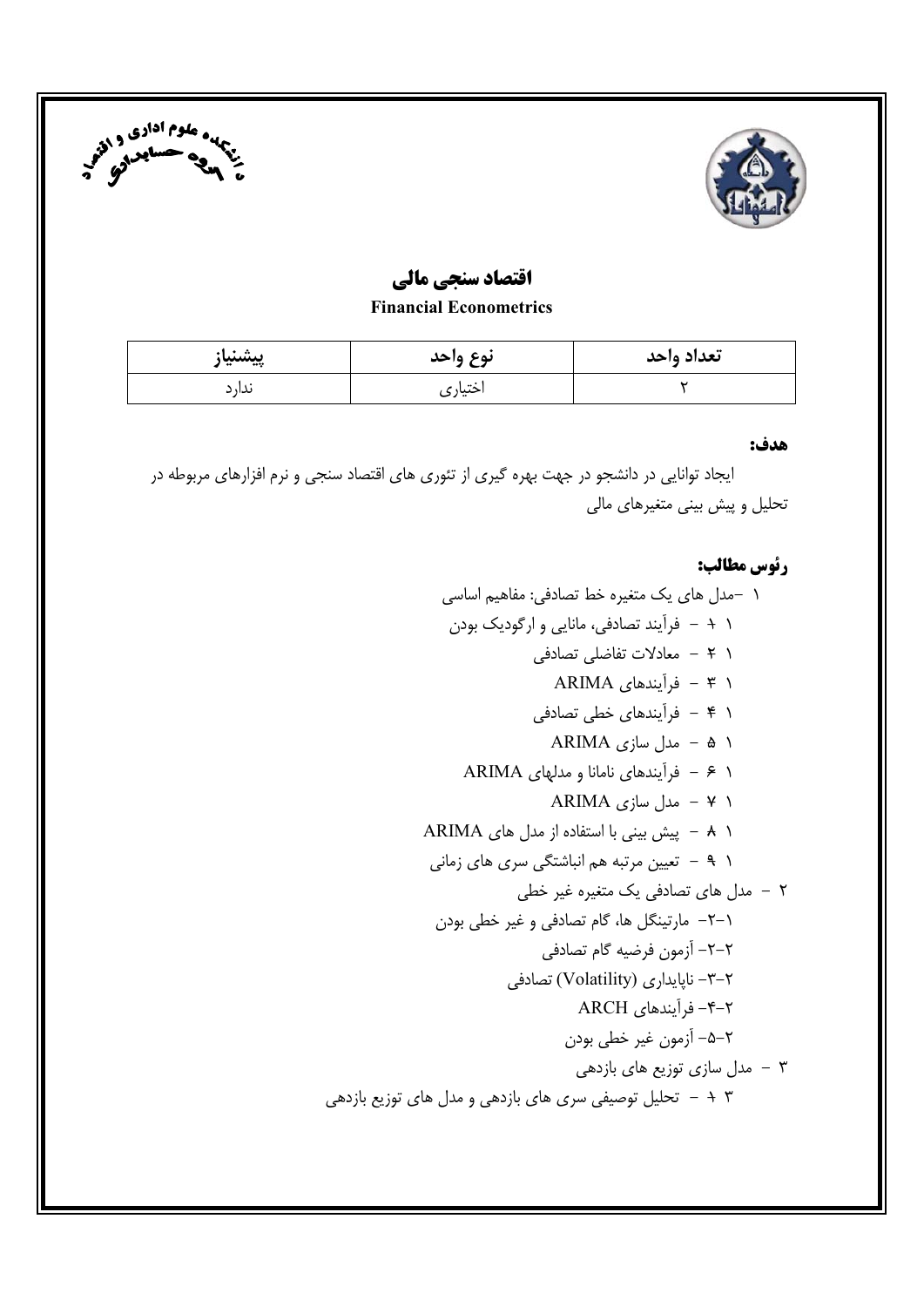#### منابع:

Brooks, chris, (2002). "Introductory Econometrics for Finance" 2th Edition. Camberidge university Press.

Mills T.C., (1999). "The Econometric Modeling of Financial Time Series", 2th. Edition, Cambridge University Press.

Complell J.Y., Andrew W.LO and A. Craig McKinley, (1997). "The Econometrics of Financial Markets", Princeton University Press.

Hamilton, J.D.; (1994). "Time Series Analysis", Princeton University Press.

. وشي ارزيابي:

|       |                 |          | $\bullet$ $\bullet$ |
|-------|-----------------|----------|---------------------|
| پروره | ازمون های نهایی | میان ترم | ارزشیابی مستمر      |
|       |                 |          | -                   |

بازديد: ندارد.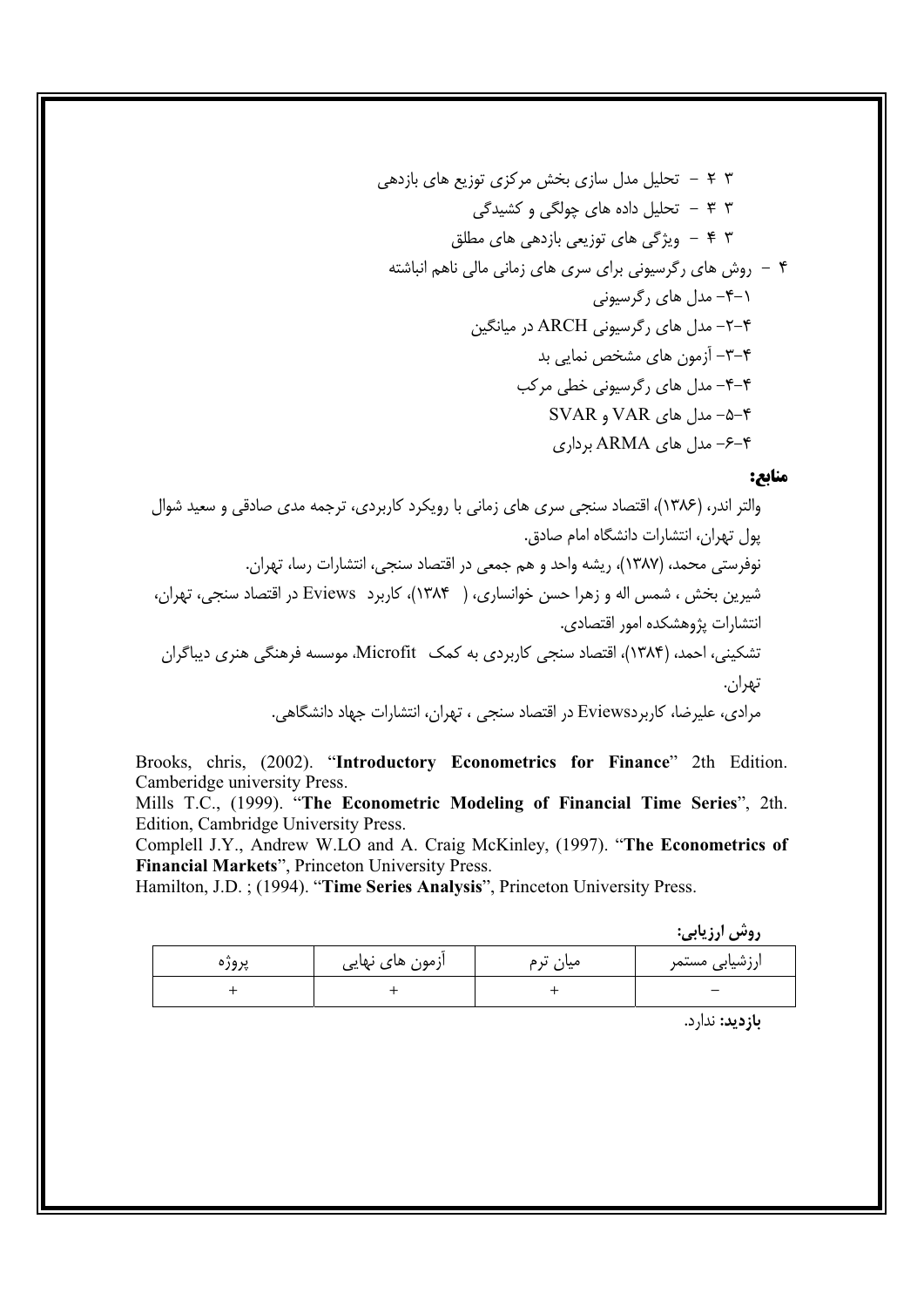



### اقتصاد مدير تت **Managerial Economics**

| پيشنياز | نوع واحد | تعداد واحد |
|---------|----------|------------|
| ىدار د  | اختيار ی |            |

#### هدف:

آشنایی با آن دسته از تئوریهاو الگوهای اقتصادی که می تواند در تصمیم گیری برای موسسات بازرگانی و تجزیه و تحلیل موقعیت اقتصادی آنها بکار گرفته شود و دانش مدیر بازرگانی را در زمینه شرایط حاکم بر بازار و حنيه هاي اقتصادي مديريت افزايش دهند.

#### رئوس مطالب:

۱- مروری بر مفاهیم اقتصاد بنگاه و بازار، اقتصاد خرد و اقتصاد کلان ۲– عوامل موثر در فعالیتهای اقتصادی بنگاه و بازار ٣- تئوري قيمت، مكانيسم بازار و عوامل مؤثر در تغييرات سطح قيمتها ۴- عرضه و تقاضا در بازار کالاها و خدمات، حالتهای تعادل و عدم تعادل ۵– تجزیه و تحلیل هزینه های تولید و چگونگی تغییرات آنها ۶- ساختار بازار، رقابت، انحصار و انواع آن ٧– تصميم گيري مصرف كننده و عوامل موثر در آن ۸– تغییرات و نوسانات در بازار های پولی و مالی و تأثیر آن بر فعالیت شرکتها ۹– نحوه تصمیم گیری موسسات اقتصادی در زمینه های تولید، بکارگیری عوامل تولید و منابع مالی شرکت و قيمت گذاري كالاها. ۱۰–تهیه یک گزارش تحقیقی بوسیله هر یک از دانشجویان در مورد یکی از مساحت مطروحه در این درس.

#### منابع

Baye, M. R. (2008). "Managerial Economics and Business Strategy". 6th Edition.

Boston: McGrawhill. William. F. S. & Marks, G. S. (2009), "Managerial Economics", 6th Edition, New York: John Wiley & Sons.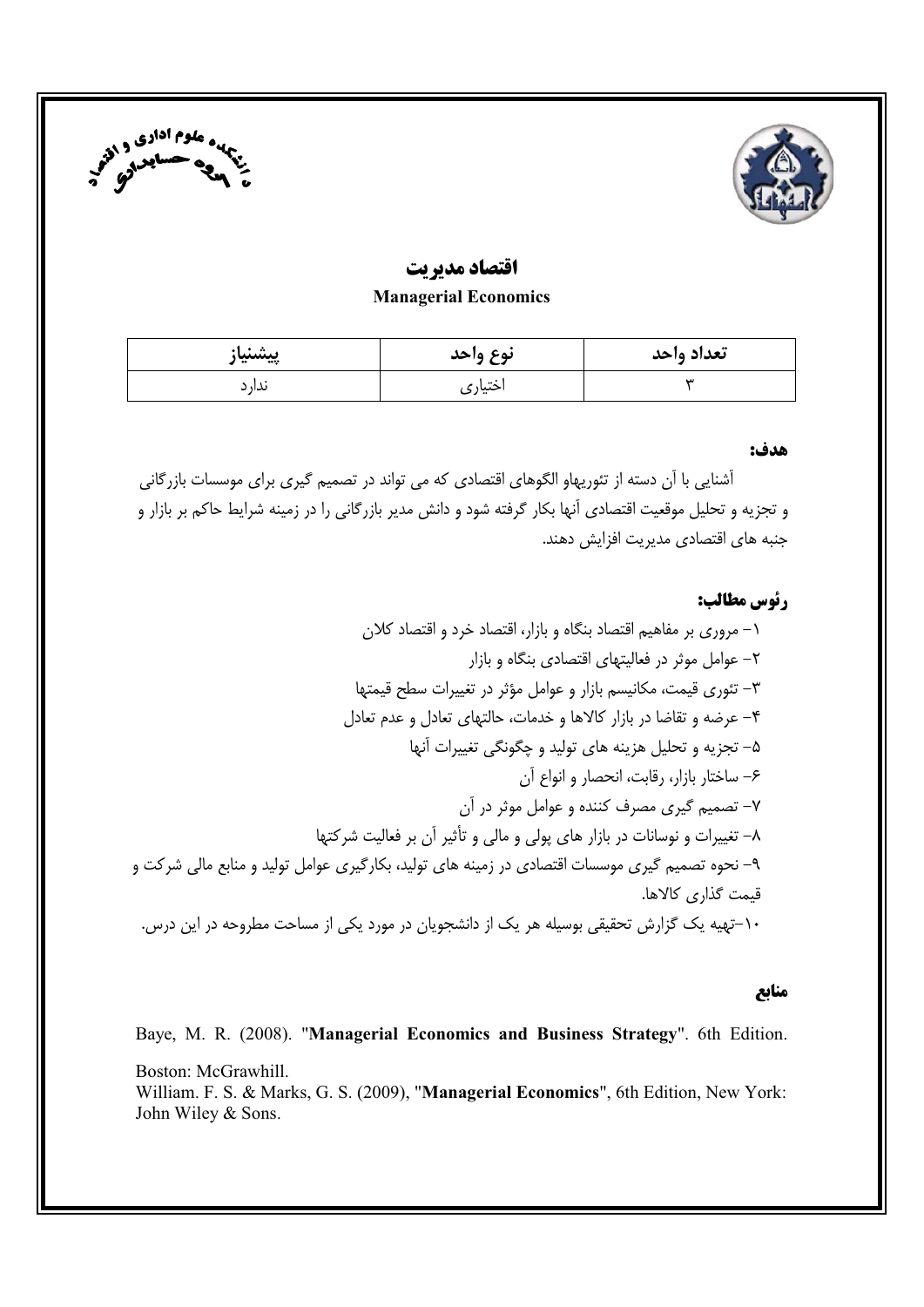# روش ارزیابی

| پروره                    | ازمون نهایی | $\bullet\bullet$<br>میان<br>ں م | ارزشیابی مستمر |
|--------------------------|-------------|---------------------------------|----------------|
| $\overline{\phantom{0}}$ |             |                                 | ___            |

بازديد: \_\_\_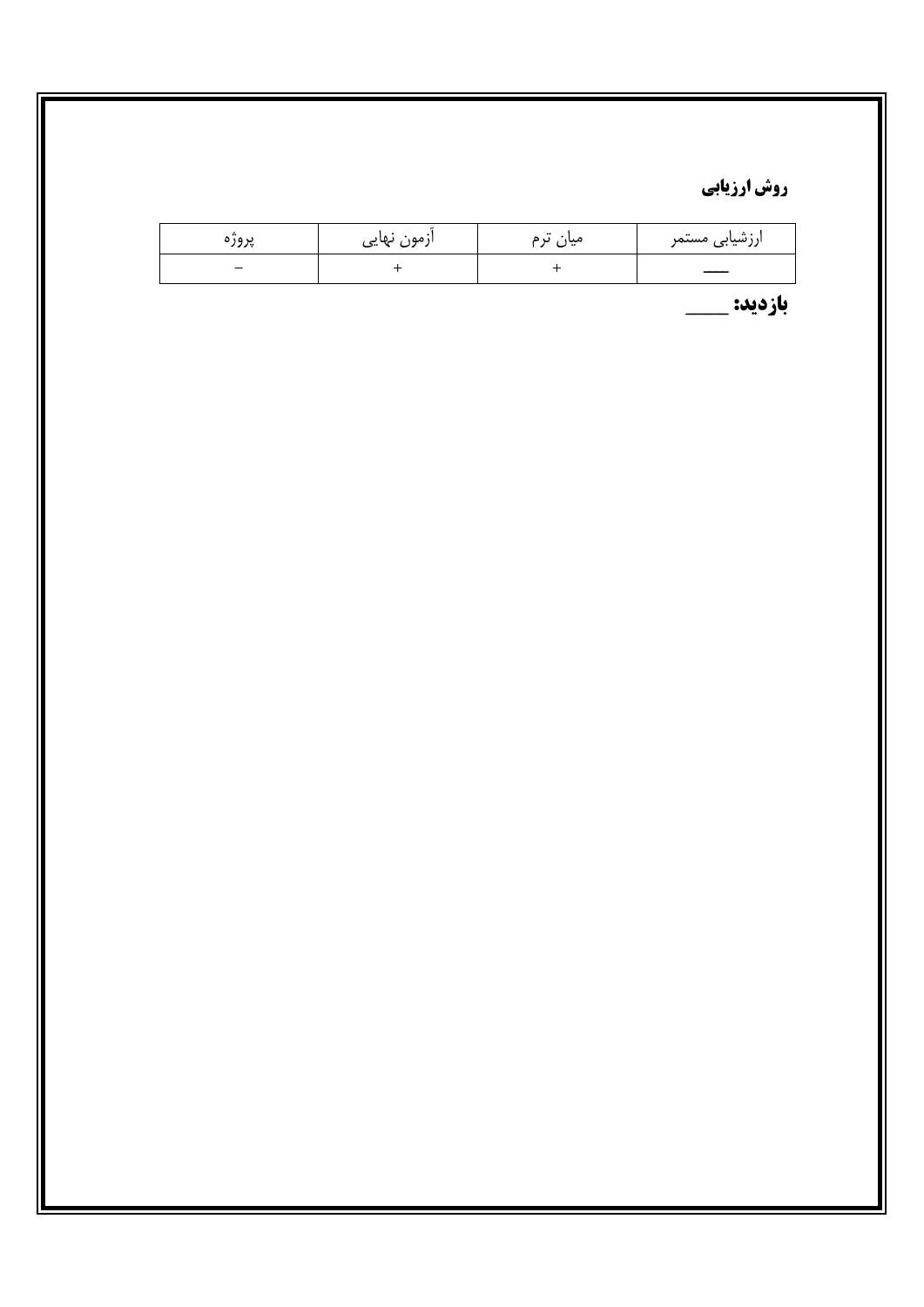



### يژوهش عملياتي پيشرفته

#### **Advanced Operations Research**

| پيشنياز | نوع واحد | <br>تعداد وأحد |
|---------|----------|----------------|
| ىدار د  | اختيار ي |                |

#### هدف:

هدف این درس بسط توانمندیهای دانشجویان دوره کارشناسی ارشد حسابداری در زمینه روش های پیشرفته تصمیم گیری و برنامه ریزی و جنبه های کاربردی آنها در امور تولیدی و بازرگانی است.

#### رئوس مطالب:

#### مناىع:

مهرگان، محمدرضا، (۱۳۸۷). **"پژوهش عملیاتی: برنامه ریزی خطی و کاربردهای آن "**، ویرایش چهارم، نشر کتاب دانشگاهی، تهران. مهرگان، محمدرضا، (۱۳۸۳). **"پژوهش عملیاتی پیشرفته"**، نشر کتاب دانشگاهی، تهران.

Jensen, Paul A. and Jonathan F. Bard, (2008), "Operations Research Models and Methods", John Wiley & Sons. Chandrasekhara, Rao, K., (2005), "Operations Research", Alpha Science International Ltd.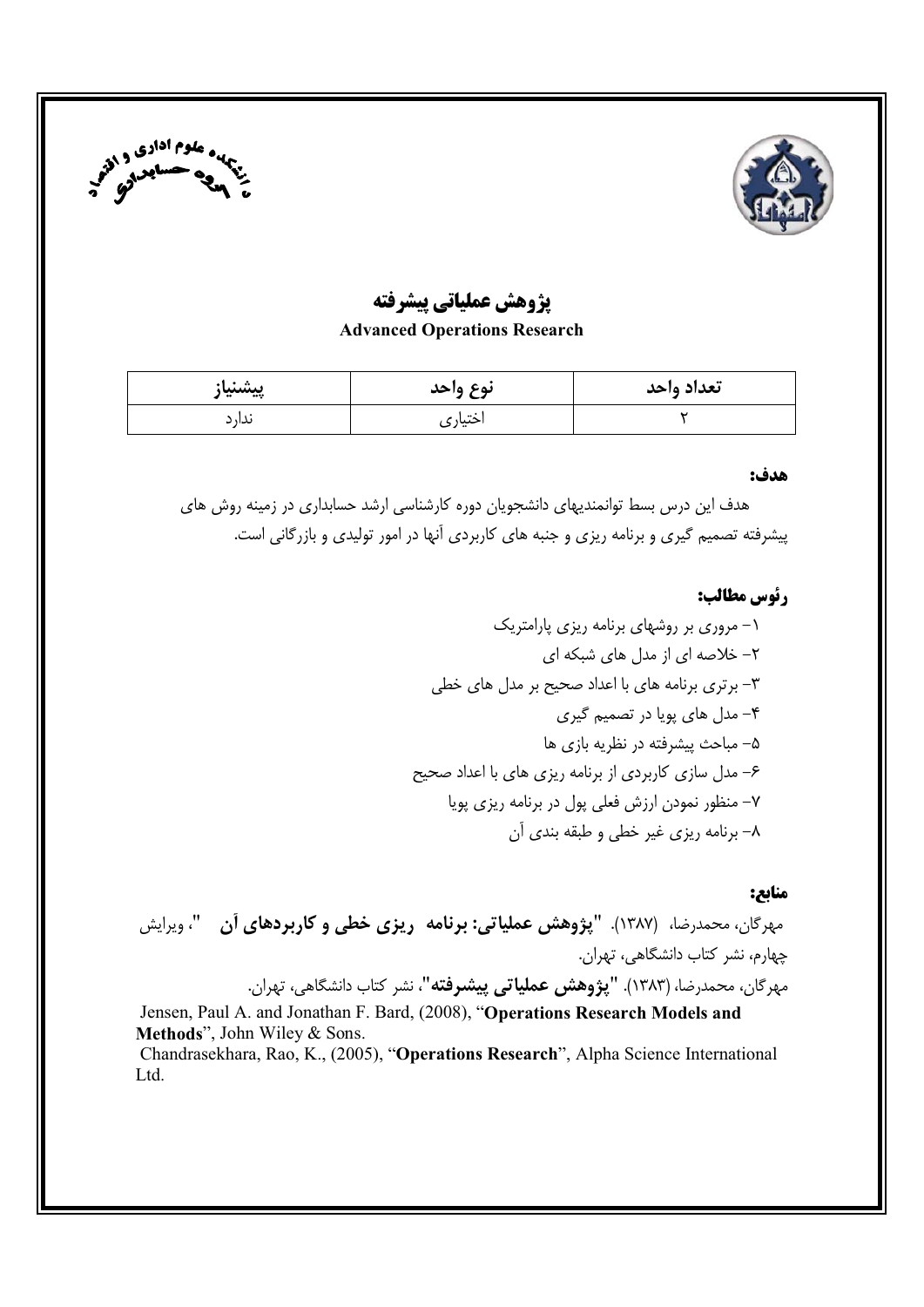# <u>روش ارزیابی</u>

| پرور‹ | ازمون نهایی | $\bullet\bullet$<br>میان<br>ں ع | ارزشیابی مستمر |
|-------|-------------|---------------------------------|----------------|
| _     |             |                                 |                |

بازديد: \_\_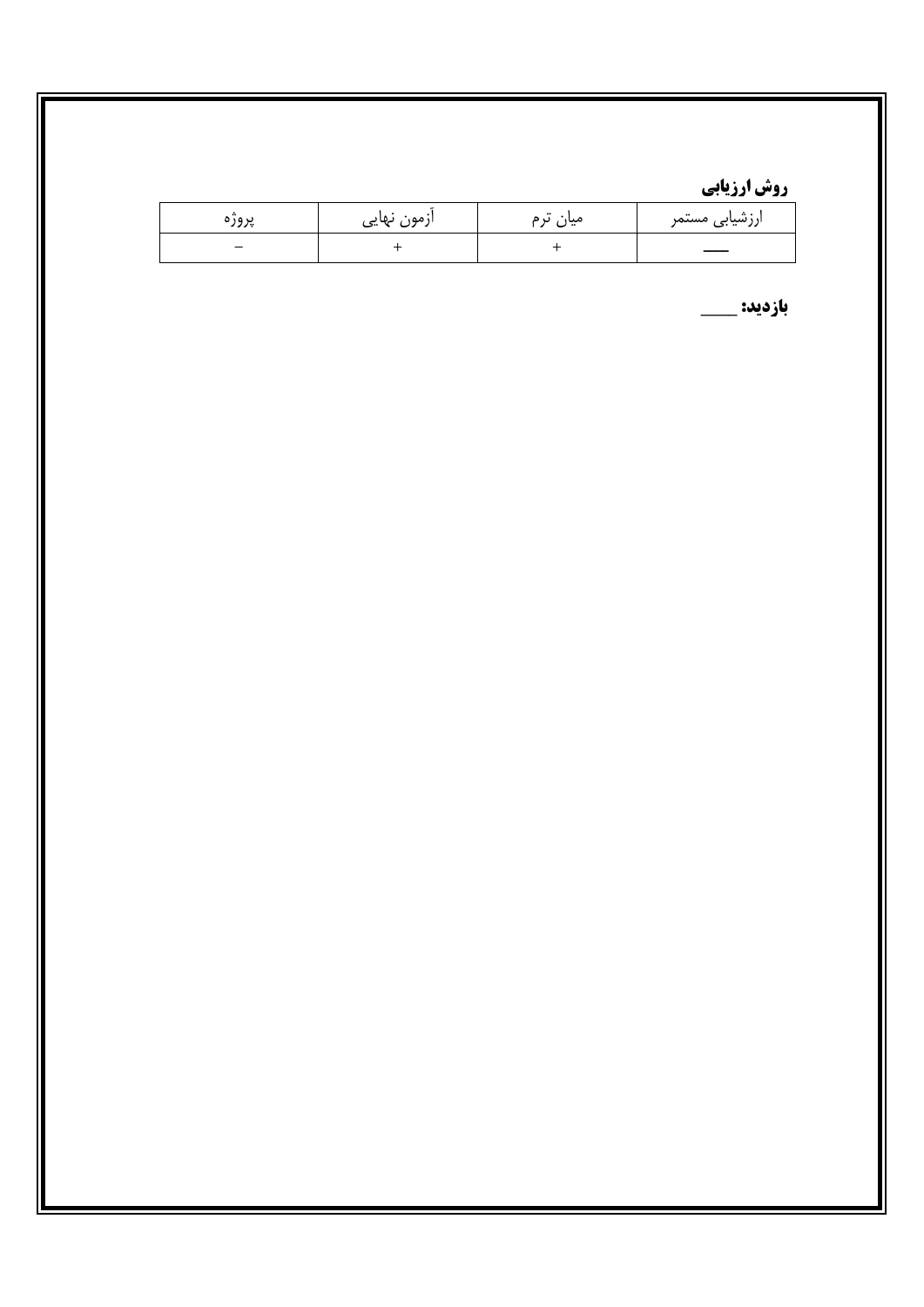



### پایان نامه **Thesis**

| پيشنياز | نوع واحد          | تعداد واحد |
|---------|-------------------|------------|
| ىدار د  | ≞ ∗<br>ەسس<br>ノノマ |            |

#### هدف:

بررسی و تتبع در مقالات و کتب جدید مربوط به یک موضوع خاص و توانمندسازی دانشجویان در زمینه انجام کارهای پژوهشی مرتبط با رشته به گونه ای که توانایی انجام کارهای پژوهشی به صورت مستقل را کسب نمايند.